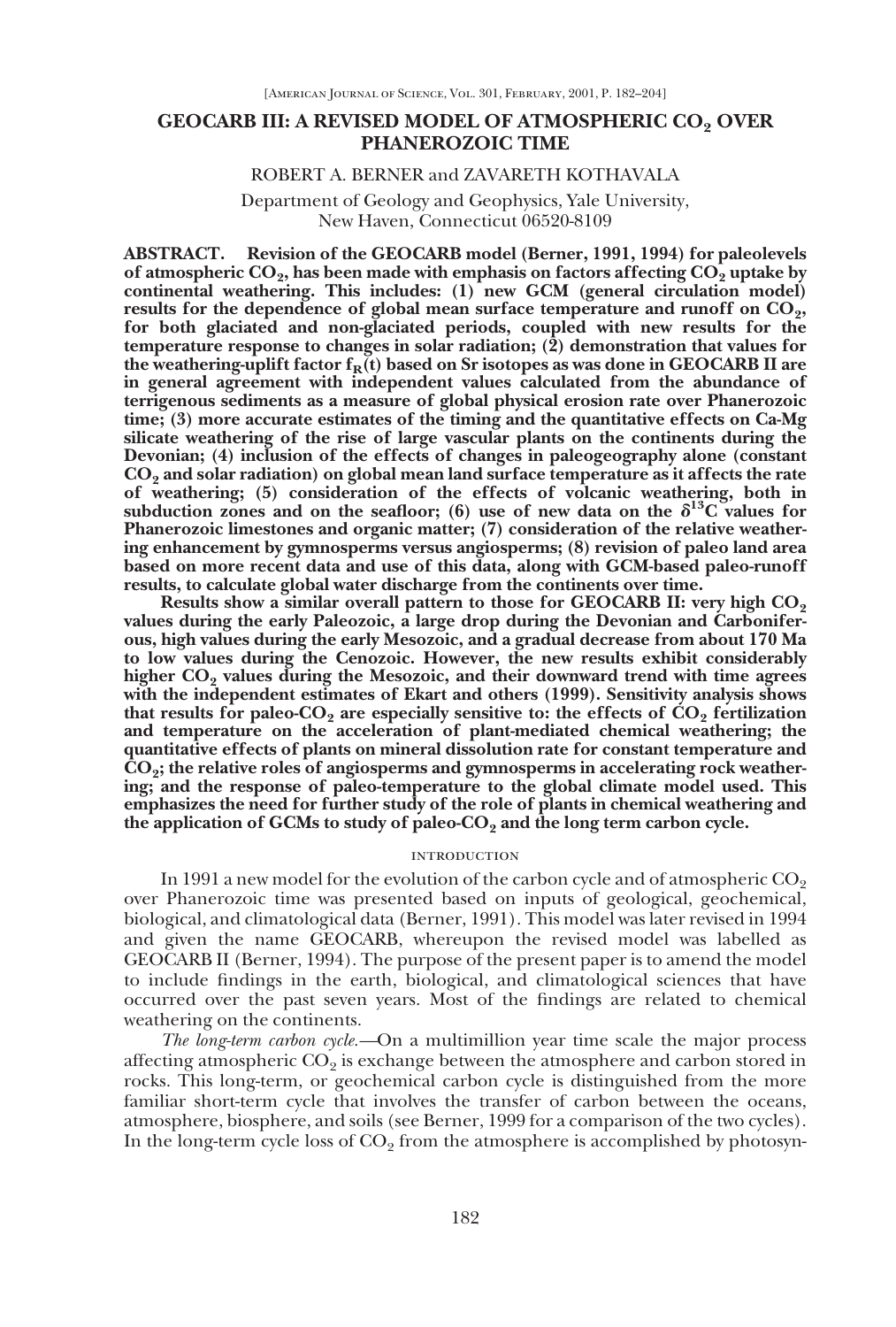thesis and burial of organic matter in sediments and by the reaction of atmospheric  $CO<sub>2</sub>$  with Ca and Mg silicates during continental weathering to form, ultimately, Ca and Mg carbonates on the ocean floor (after transport of the weathering-derived Ca, Mg, and carbon to the sea by rivers). Release of  $CO<sub>2</sub>$  to the atmosphere in the long-term carbon cycle takes place via the oxidative weathering of old organic matter and by the thermal breakdown of buried carbonates and organic matter (via diagenesis, metamorphism and volcanism) resulting in degassing to the earth surface.

The above description can be represented by succinct overall chemical reactions. The reactions (Ebelmen, 1845; Urey, 1952; Holland, 1978; Berner, 1991) are:

$$
CO_2 + CaSiO_3 \leftrightarrow CaCO_3 + SiO_2 \tag{i}
$$

$$
CO_2 + MgSiO_3 \leftrightarrow MgCO_3 + SiO_2 \tag{ii}
$$

$$
CH_2O + O_2 \leftrightarrow CO_2 + H_2O \tag{iii}
$$

The arrows in reactions (i) and (ii) refer to Ca-Mg silicate weathering plus sedimentation of marine carbonates when reading from left-to-right. These two weathering reactions summarize many intermediate steps including photosynthetic fixation of  $CO<sub>9</sub>$ , root/mycorrhizal respiration, organic litter decomposition in soils, the reaction of carbonic and organic acids with primary silicate minerals, the conversion of  $CO<sub>9</sub>$  to  $HCO_3^-$  in soil and ground water, the flow of riverine  $HCO_3^-$  to the sea, and the precipitation of oceanic  $HCO_3^-$  as Ca-Mg carbonates in bottom sediments. Reactions (i) and (ii) reading from right-to-left represent thermal decomposion of carbonates at depth resulting in degassing of  $CO<sub>2</sub>$  to the surface. The double arrow in reaction (iii) refers to weathering (or thermal decomposition plus atmospheric oxidation of reduced gases) when reading from left to right and burial of organic matter (the net of global photosynthesis over respiration) when reading from right to left.

GEOCARB modeling of the long term carbon cycle consists of equations expressing carbon and carbon isotope mass balance along with formulations for rates of weathering and degassing and how these rates have changed over time. Details of the derivation of these equations can be found in GEOCARB I and II (Berner, 1991, 1994), and they are simply presented here in appendix 1. (For discussion of models similar to GEOCARB; see Kump and Arthur, 1997; Tajika, 1998, Gibbs and others, 1999; and Wallmann, 2001). Any modification of the equations from GEOCARB II to III are discussed in the present paper.

It should be emphasized that GEOCARB modeling has only a long time resolution. Data are input into the model at 10 my intervals with linear interpolation between. In the case of rock abundance data, averages for up to 30 my time slices are sometimes used. Thus, shorter term phenomena occurring over a few million years or less are generally missed in this type of modeling.

The GEOCARB II paper ended with suggestions for future research that included a need for better input data on  $(1)$  the quantitative effects of plants on weathering;  $(2)$ the quantitative effect of changes in relief, as it affects physical erosion and silicate weathering, including independent checks on the use of Sr isotopes as a proxy for continental relief and erosion; (3) changes in continental size and position as they affect weathering by way of changes in runoff and land temperature; (4) the application of GCM modeling, based on past and not just present geography, to the deduction of the effects of changes in atmospheric  $CO<sub>2</sub>$  on global temperature and runoff. These problems are now addressed in the present paper.

### changes to the modeling

*Application of new GCM results to*  $f_B(T, CO_2)$ *.*—The weathering feedback parameter  $f_{\rm B}(T, CO_2)$  reflects the effects of changes in  $CO_2$  and global temperature on the rate of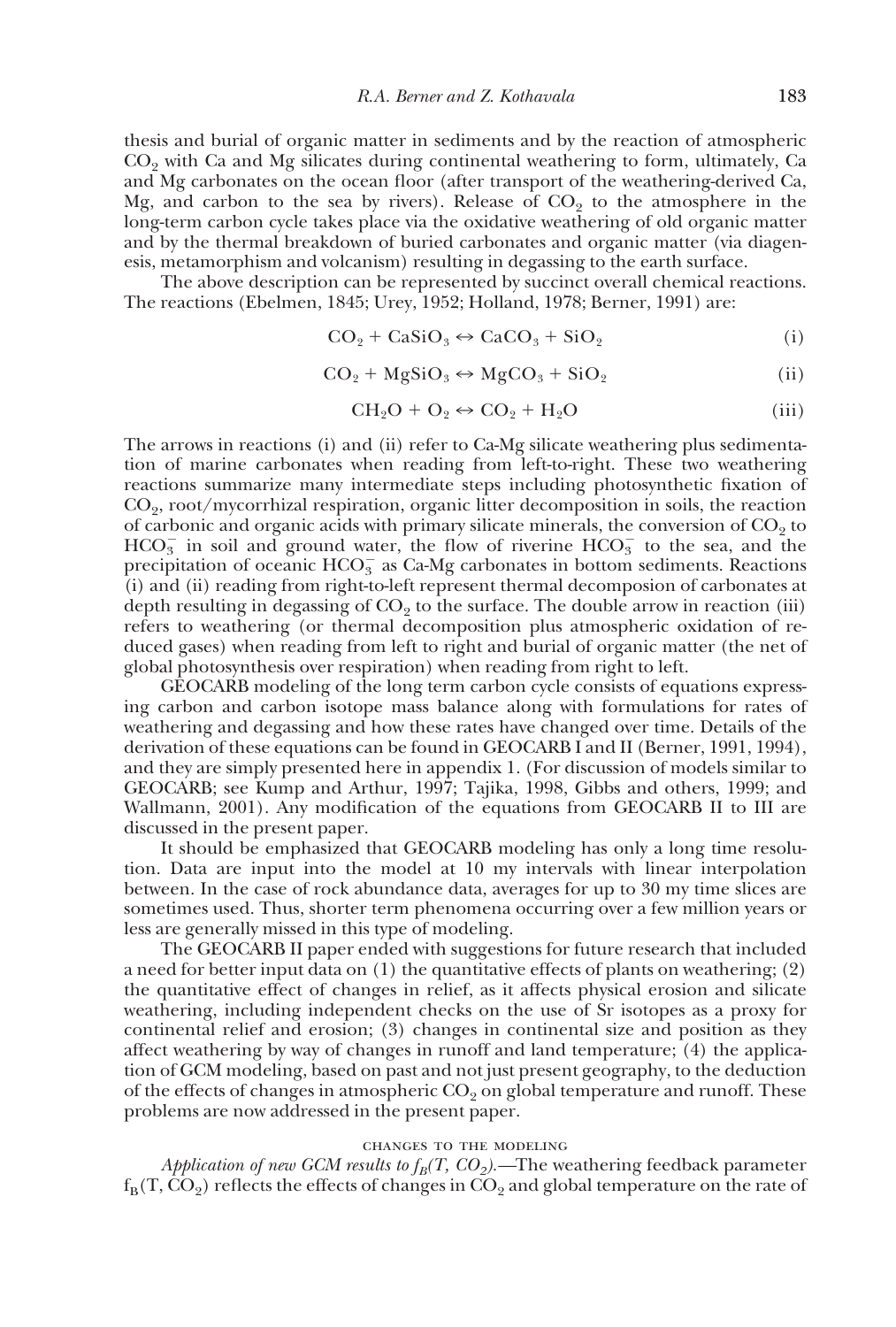weathering of Ca-Mg silicates. Factors considered that affect temperature are the evolution of the sun, the atmospheric greenhouse effect (relating temperature to  $CO<sub>2</sub>$ ), and changes in paleogeography. In addition, the direct effect of  $CO<sub>2</sub>$  on weathering in the presence and absence of vascular plants is included in this parameter. Appropriate expressions (see Berner, 1994, for further discussion) are:

$$
f_B(T, CO_2) = f(T)f(CO_2)
$$
 (1)

$$
f(T) = \exp\{ACT[T(t) - T(0)]\} \times \{1 + RUN[T(t) - T(0)]\}^{0.65}
$$
 (2)

$$
T(t) - T(0) = \Gamma \ln RCO_2 - Ws(t/570) + GEOG(t)
$$
\n(3)

$$
f(CO2) = (RCO2)0.5 for pre-vascular plant weathering (4)
$$

 $f(CO_2) = [2RCO_2/(1 + RCO_2)]^{FERT}$ 

for weathering affected by vascular plants (5)

where:  $T =$  global mean temperature

 $t = time$ 

- $RCO<sub>2</sub>$  = the ratio of mass of  $CO<sub>2</sub>$  at time t to that at present (t = 0)
	- $\Gamma$  = coefficient derived from GCM modeling that expresses the response of global mean temperature to change in atmospheric  $CO<sub>2</sub>$  due to the atmospheric greenhouse effect
	- $Ws =$  factor expressing the effect on global mean temperature of the increase in solar radiation over geological time
- $GEOG(t)$  = the effect of changes in paleogeography on temperature
	- $ACT = E/RT<sup>2</sup> = coefficient expressing the effect of mineral dissolution activation$ energy E on weathering rate  $(R = gas constant)$
	- $RUN = coefficient$  expressing the effect of temperature on global river runoff

 $FERT = exponent reflecting the proportion of plants globally that are fertilized by$ increasing CO<sub>2</sub> and that accelerate mineral weathering

Similar expressions are derived for the weathering feedback parameter  $f_{\text{BB}}(T, CO_2)$  for carbonates but with different activation energies and a different formulation for runoff (Berner, 1994). Changes from GEOCARB II are the addition of the expression for the effect of changes in paleogeography on temperature GEOG(t) to the expression for  $f(T)$  and the allowance of variation of the  $CO<sub>2</sub>$  fertilization factor FERT which was previously assumed to be equal to 0.4 (equivalent to 35 percent of plants globally responding to  $CO<sub>2</sub>$  fertilization).

Values of  $GEOG(t)$ , the greenhouse and solar response factors  $\Gamma$  and Ws, and the river runoff factor RUN can be obtained from the application of general circulation models (GCM) to paleo-environments. In GEOCARB II the results of Marshall and others (1994) and Manabe and Bryan (1985) for the present Earth were used to obtain  $\Gamma$ , Ws and RUN for all times. Recently GCM work, covering a large range of  $CO<sub>2</sub>$  values, has shown a lower sensitivity of temperature and runoff to  $CO<sub>2</sub>$  and solar forcing (Kothavala, Oglesby, and Saltzman, 1999, 2000). Therefore, we decided to use the new Kothavala, Oglesby, and Saltzman results for the present and also for times of similarly low temperatures and continental glaciation (340-260 Ma and 40-0 Ma). For warmer periods, representing the rest of Phanerozoic history, we have used results from the same GCM model (CCM-3—see below) applied to mid-Cretaceous (80 Ma) paleogeography (Hay and others, 1999). We use global mean temperature for weathering rate expressions (2) and (3) rather than land temperature, because it is probable that most weathering on land takes place in wet regions affected by on-shore winds and sea surface temperature. Global mean land temperature is inordinately affected by very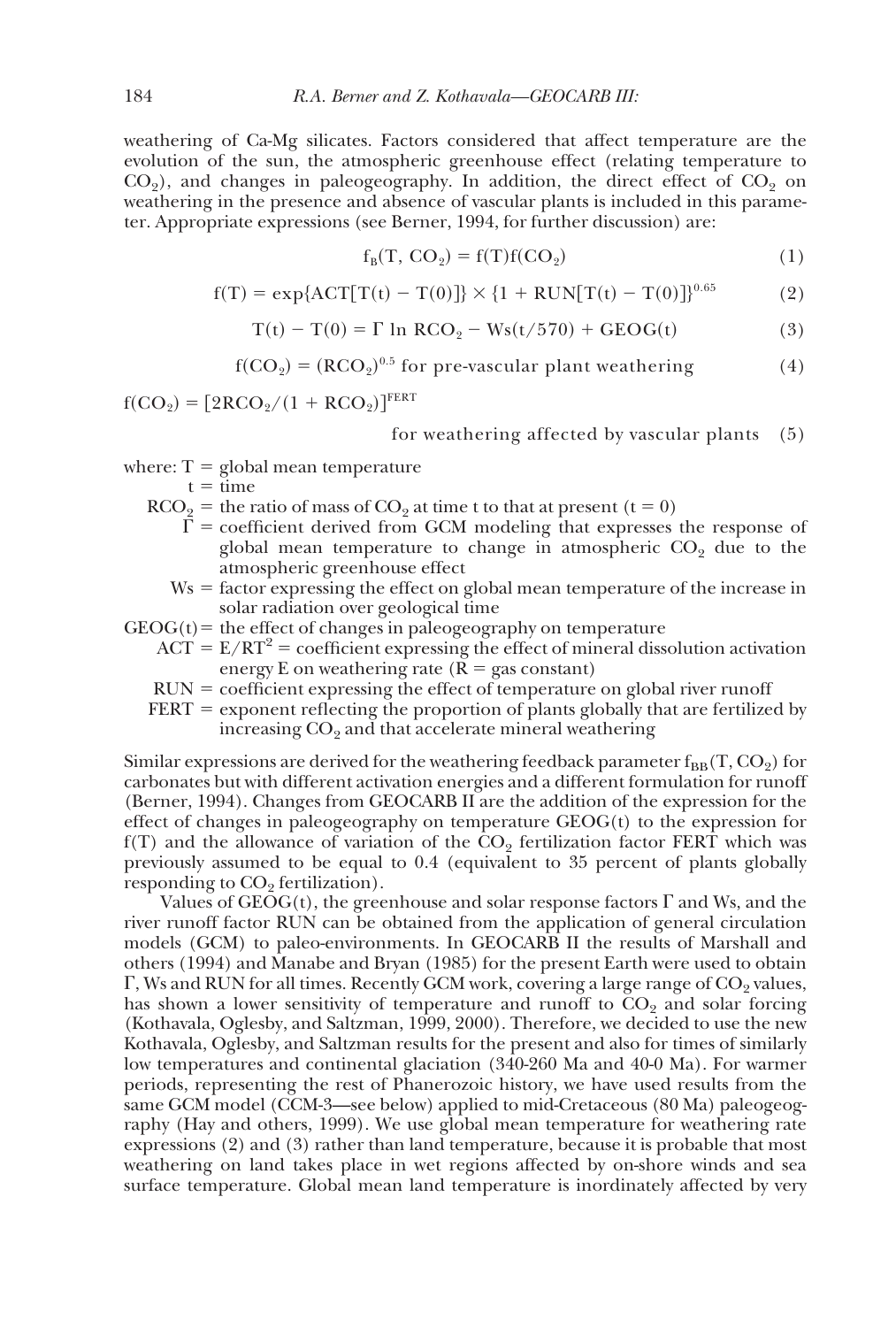low temperatures due to continental ice sheets and very high temperatures due to deserts. In both places there is very little chemical weathering.

The calculations in this paper take into consideration the improvements in general circulation modeling over the last six years. We use results from the simulation of the National Center for Atmospheric Research (NCAR) Community Climate Model, version 3 (CCM-3) which is described in Kiehl and others (1998). Improvements in the physical processes of CCM-3 over the GCM used for the rate-constants in GEOCARB I and II are attributed to: (1) higher spatial resolution, (2) greater number of vertical levels in the atmosphere, (3) a sophisticated land-surface scheme, (4) an enhanced parameterization of oceans and sea ice, and (5) changes in the radiation scheme. Carbon dioxide is a prescribed model parameter that directly enters into the longwave radiation computations. Herein lies a key difference between CCM-1 (used for GEOCARB II) and CCM-3 (used in this paper). In CCM-1, a broadband model evaluated at 15 micrometers is used to parameterize the absorption of radiation by  $CO<sub>2</sub>$ . CCM-1 does not explicitly account for the weaker absorption bands of  $CO<sub>2</sub>$ whereas CCM-3 accounts for the radiative properties of two weak  $CO<sub>2</sub>$  bands located at 9.4 and 10.4 micrometers.

The hydrological cycle in CCM-3 is less sensitive to changes in global mean temperature than is the hydrological cycle in many other GCMs. Thus, because the reliability of GCM-derived runoff estimates is uncertain, and other models produce different results, the RUN values in the present study should be viewed only as one approach to the problem. Fortunately, final results for  $CO<sub>2</sub>$  are much less sensitive to changes in the value of the runoff parameter RUN than to changes in the value of the weathering activation energy factor ACT (see eq 2).

For the effect of changing paleogeography on the temperature of weathering, rather than use the results of our CCM-3 modeling here, we rely on the earlier data of Otto-Bliesner (1995). Her results are for flat, ice-free continents, computed at several times over the Phanerozoic, which provide a first-order guide to changes in land temperature as a result of changes in continental size and position. This approach allows for the exclusion of glacial and periglacial land areas, which affect global mean land temperature, but which exhibit very little chemical weathering.

*The weathering-uplift parameter*  $f_R(t)$ *.*—The dimensionless parameter  $f_R(t)$  was initially introduced in GEOCARB I (Berner, 1991) as a measure of the enhanced exposure of primary silicate minerals to chemical weathering via the removal of overburden by physical erosion. It is defined as the effect on chemical weathering of mountain uplift (mean global relief) at some past time to the effect at present. Following the results of a number of studies (Raymo, 1991; Richter, Rowley, and DePaolo, 1992) the use of Sr isotopes was employed as a means of quantifying  $f_R(t)$  in GEOCARB II. However, the approach used did not assume that the Sr isotopic composition of the oceans is a direct measure of the overall rate of silicate weathering, as was done by Raymo and partly by Richter, Rowley, and DePaolo. Instead the marine Sr isotope record was used as a measure of the radiogenicity or  $87$ Sr $/86$ Sr of rocks undergoing weathering on the continents. This latter point has been emphasized by subsequent studies (Derry and France-Lanord, 1996; Quade and others, 1997). In other words, uplift of old radiogenic rocks, as a result of tectonic processes (Richter, Rowley, and DePaolo, 1992), would result in the input to the ocean of Sr that was more radiogenic. The uplift does not necessarily infer a greater rate of input of total Sr to the sea because other factors such as global climate, not recorded by Sr isotopes, also affect the rate of chemical weathering. Unfortunately this latter point was ignored by Raymo and Richter, Rowley, and DePaolo. In GEOCARB II the difference between the actual  $87$ Sr/ $86$ Sr of seawater and the value calculated for submarine volcanic-seawater reaction alone, was used to deduce the relative importance of radiogenic Sr input from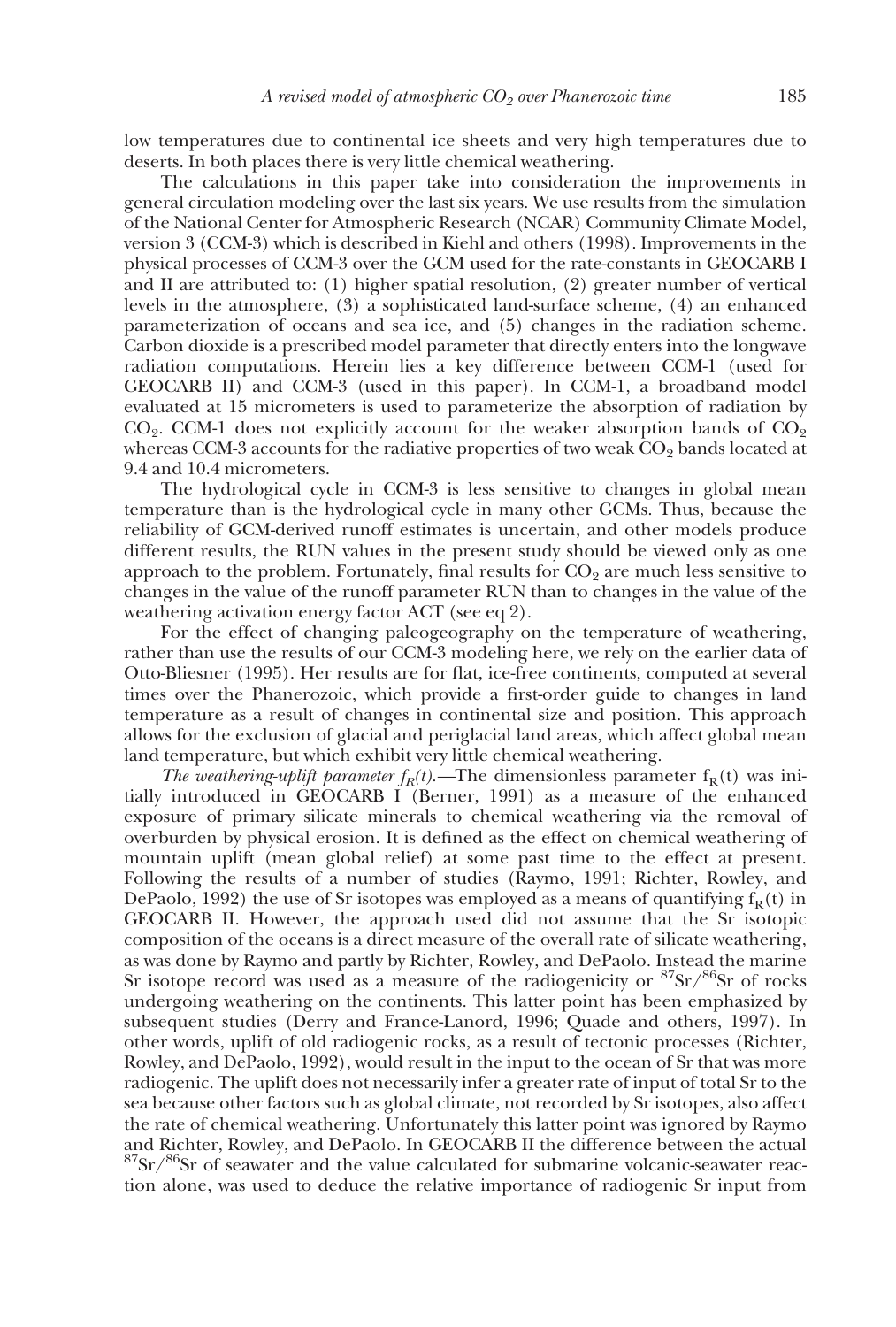## ${\rm Table}$  1

*Terrigenous sedimentary rock abundance* ( $10^6$   $km^3$ /my) over the Phanerozoic.  $f_{\text{erosion}}(t)$  = *[meas(* $\Delta V/\Delta t$ *)/expon(* $\Delta V/\Delta t$ *)] where expon represents the value calculated from an exponential fit to the*  $\Delta V/\Delta t$  *data (see fig. 1).*  $f_R(t) = [f_{\text{erosion}}(t)/1.58]^{2/3}$  (see text).  $\Delta V/\Delta t$ *values from Ronov (1993). The value for the Pliocene is not used in the modeling (see text). Ages from Gradstein and Ogg (1996)*

|                         | Midpoint<br>age (Ma) | Meas.<br>$\Delta V/\Delta t$ | Expon.<br>$\Delta V \Delta/t$ | $f_{\text{erosion}}(t)$ | $f_R(t)$ |
|-------------------------|----------------------|------------------------------|-------------------------------|-------------------------|----------|
|                         |                      |                              |                               |                         |          |
| Pliocene                | 3.6                  | 8504                         | 2046                          | 4.16                    | 1.91     |
| Miocene                 | 14.6                 | 3141                         | 1992                          | 1.58                    | 1.00     |
| Oligocene               | 28.8                 | 3384                         | 1926                          | 1.76                    | 1.07     |
| Eocene                  | 44.3                 | 1681                         | 1855                          | 0.91                    | 0.69     |
| Paleocene               | 59.9                 | 1092                         | 1787                          | 0.61                    | 0.53     |
| Late Cretaceous         | 82                   | 1726                         | 1695                          | 1.02                    | 0.75     |
| <b>Early Cretaceous</b> | 120.5                | 1531                         | 1545                          | 0.99                    | 0.73     |
| Late Jurassic           | 150.7                | 1365                         | 1437                          | 0.95                    | 0.71     |
| Middle Jurassic         | 169.8                | 730                          | 1372                          | 0.53                    | 0.48     |
| Early Jurassic          | 192.9                | 578                          | 1298                          | 0.45                    | 0.43     |
| Late Triassic           | 216.6                | 685                          | 1227                          | 0.56                    | 0.50     |
| Middle Triassic         | 234.6                | 590                          | 1175                          | 0.5                     | 0.47     |
| <b>Early Triassic</b>   | 245                  | 1326                         | 1146                          | 1.16                    | 0.81     |
| Late Permian            | 252.1                | 1580                         | 1126                          | 1.4                     | 0.92     |
| Early Permian           | 273                  | 511                          | 1071                          | 0.48                    | 0.45     |
| Middle & Late           |                      |                              |                               |                         |          |
| Carboniferous           | 306.5                | 619                          | 988                           | 0.63                    | 0.54     |
| Early Carboniferous     | 338.5                | 595                          | 915                           | 0.65                    | 0.55     |
| Late Devonian           | 362                  | 1098                         | 865                           | 1.27                    | 0.86     |
| Middle Devonian         | 380.5                | 724                          | 827                           | 0.87                    | 0.67     |
| Early Devonian          | 404                  | 585                          | 782                           | 0.75                    | 0.61     |
| Late Silurian           | 420                  | 1701                         | 753                           | 2.26                    | 1.27     |
| Early Silurian          | 433                  | 691                          | 729                           | 0.95                    | 0.71     |
| Late Ordovician         | 450.5                | 860                          | 699                           | 1.23                    | 0.85     |
| Middle Ordovician       | 464                  | 1553                         | 677                           | 2.29                    | 1.28     |
| Early Ordovician        | 482.5                | 588                          | 648                           | 0.91                    | 0.69     |
| Late Cambrian           | 500                  | 943                          | 621                           | 1.52                    | 0.97     |
| Middle Cambrian         | 511.5                | 901                          | 604                           | 1.49                    | 0.96     |
| Early Cambrian          | 531.5                | 436                          | 576                           | 0.76                    | 0.61     |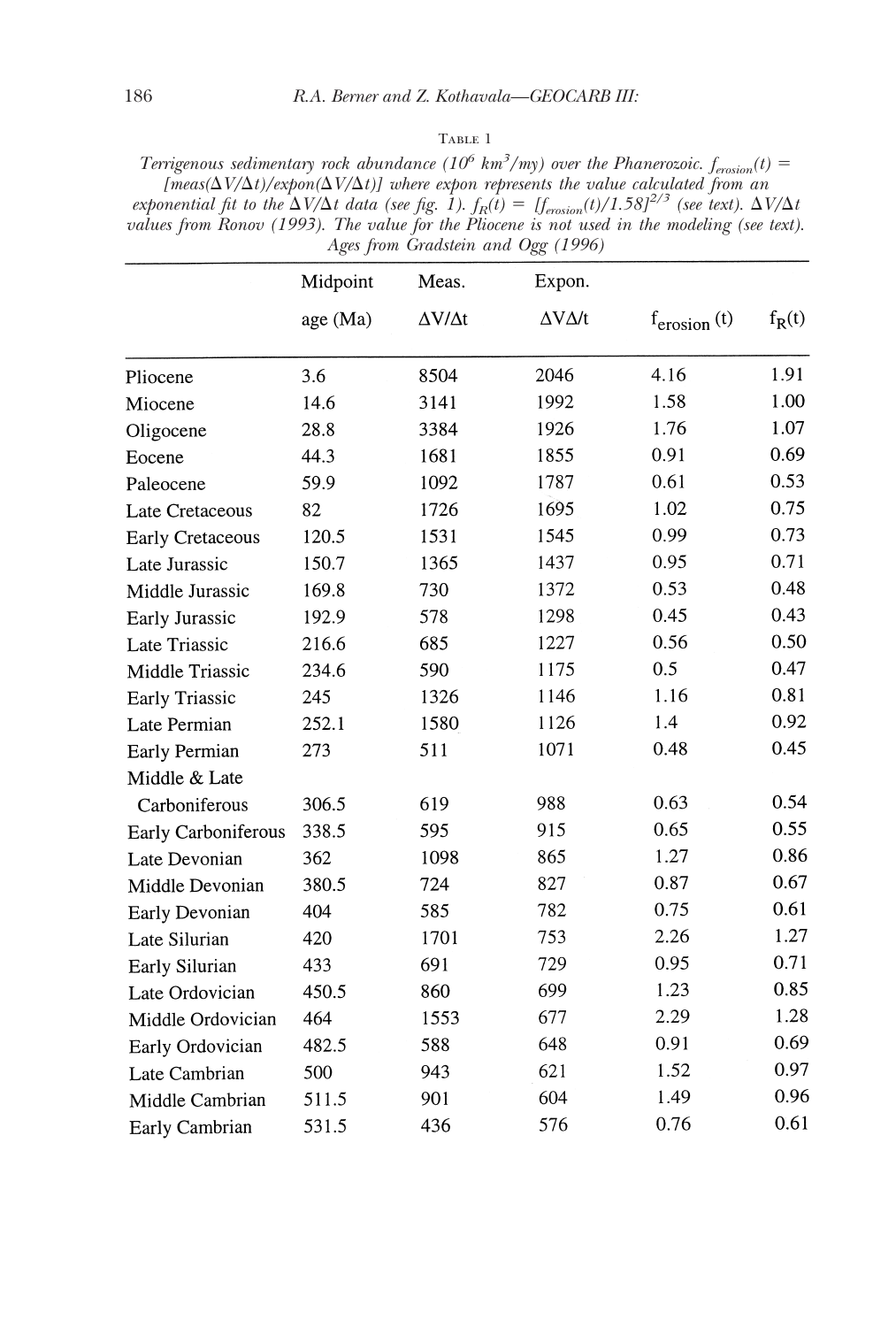

Fig. 1. Exponential fit to the terrigenous sediment abundance data of Ronov (1993) presented in Table 1.  $\Delta V/\Delta t$  refers to the volume of sediment for each time period divided by its duration.

uplift-affected weathering. This isotopic ratio difference was related to  $f_R(t)$  by way of an arbitrary fitting factor L (Berner, 1994). The best fit to independently deduced  $CO_2$ values was found, in the GEOCARB II study, for  $L = 2$ .

Since variations in the strontium isotopic composition of seawater can also be due to changes in the relative input of weathering from granites versus basalts versus limestones (Brass, 1976; Bluth and Kump, 1991; Berner and Rye, 1992; Taylor and Lasaga, 1999), it is imperative to try to develop an independent method for estimating the quantitative effect of uplift and erosion on the rate of silicate chemical weathering. Because terrigenous (for example non-carbonate, non-evaporite) sedimentary rocks form as a result of physical erosion, one can use estimated abundances of such sediments over time as a measure of paleo-erosion. This is now possible using the sediment abundance data of Ronov (1993) based on his exhaustive study of a great many samples and geologic maps. Further, Gaillardet and others (1999) have shown that for the major world rivers the chemical weathering of silicates (not total weathering dominated by carbonates) is correlated well with physical erosion, as measured by suspended sediment transport. (Of course there are outstanding exceptions, for example the Huang He, but such unusually muddy rivers often owe their excessive suspended load to disturbances by humans.) It is the results of these two studies that enable an independent calculation of  $f_R(t)$ .

The abundance of terrigenous sediments, as a function of time, over the Phanerozoic is shown in table 1. The raw volume data are divided by the time span for each epoch so as to get average rates of survival. The decrease in sediment volume with age is mainly due to loss by subduction and erosion of the sediments themselves. This loss can be modelled as an exponential decrease with time (Gregor, 1970, 1992; Wold and Hay, 1990), and the  $\Delta V/\Delta t$  data of table 1 are fit by an exponential curve in figure 1. According to the model of Wold and Hay, values lying above and below the exponential curve reflect, respectively, greater and lesser original depositional rate than that at present. Although this is a very simplistic model it is a first attempt to get at rates of paleo-deposition and, therefore, paleo-erosion. According to Wold and Hay: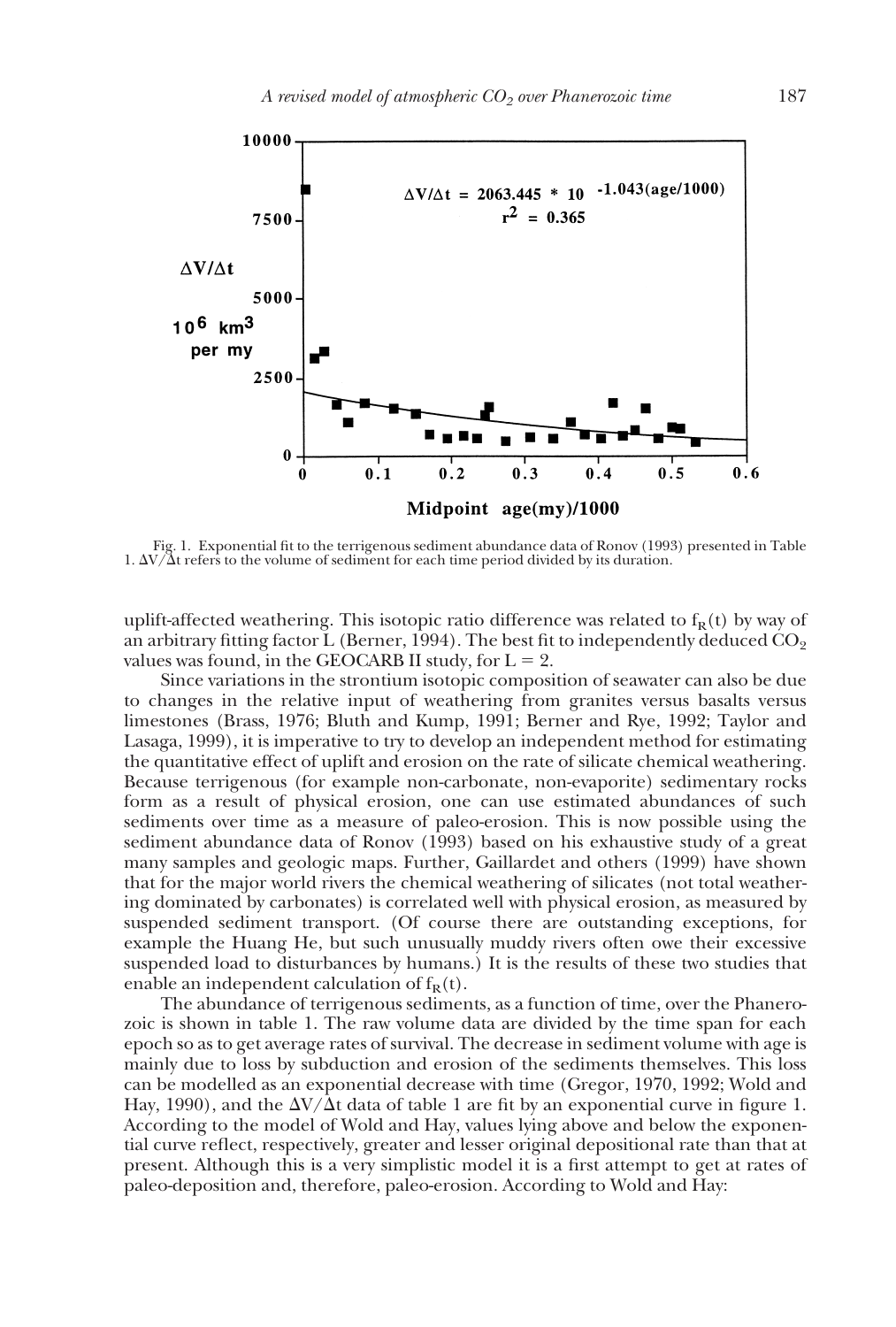$$
R_{\text{depn}}(t) = [\Delta V / \Delta t(\text{measured}) / \Delta V / \Delta t(\text{exponential})] \times R_{\text{depn}}(0) \tag{6}
$$

where  $R_{\text{depn}}$  = rate of deposition in volume (or mass) per unit time, and  $R_{\text{depn}}(0)$ represents the  $t = 0$  intercept of the exponential curve. Since global erosion is equal to global deposition, eq (6) can be recast as:

$$
f_{\rm erosion}(t) = R_{\rm erosion}(t)/R_{\rm erosion}(0) = [\Delta V/\Delta t(\rm measured)/\Delta V/\Delta t(\rm exponential)] \quad (7)
$$

Now, Gaillardet and others (1999) have shown that there is a good log-log correlation between the rates of silicate chemical weathering and physical erosion for the major world rivers. Their data can be represented by the expression:

$$
R_{\text{weathering}} = k(R_{\text{erosion}})^{2/3} \tag{8}
$$

where k is a constant, and R is rate in terms of mass flux per unit time for each major river. If this relation can be applied globally to all rivers and all erosion, then normalizing by letting  $f_R(t) = R_{\text{weathering}}(t)/R_{\text{weathering}}(0)$  due to erosion, and assuming that k does not change over time, we obtain:

$$
f_R(t) = [f_{\text{erosion}}(t)]^{2/3} \tag{9}
$$

Before calculating  $f_R(t)$ , values of  $f_{\text{erosion}}(t)$  were normalized to the value for the Miocene (see table 1), and the Miocene value used for  $f_R(0) = 1$ . This excludes the excessive erosion and deposition for the Pliocene and Quaternary due to extensive continental glaciation. (Note in fig. 1 the great distance of the Pliocene data point, from the exponential curve, as compared to all the other data points).

Values of  $f_R(t)$  calculated from eqs (6) to (9) are listed in table 1 and fitted to a polynomial of the third order (cubic) in figure 2. Also, plotted on the diagram are values of  $f_R(t)$  derived from Sr isotope data (for  $L = 2$ ), taken from GEOCARB II. Note the amazingly good fit of the cubic curve to the Sr isotope-derived values. This agreement provides independent corroboration of the use of Sr isotopes to obtain  $f_R(t)$ . Thus, the  $f_R(t)$  values derived in GEOCARB II are used again in the present paper.

*Plant weathering.—*The rise and evolution of vascular plants on the continents have proven to have exerted a major effect on the evolution of atmospheric  $CO<sub>9</sub>$  (Lovelock and Watson, 1982; Volk, 1987; Berner, 1994, 1998; Algeo and others, 1995; McElwain and Chaloner, 1995). Plants accelerate the uptake of  $CO<sub>9</sub>$  during weathering by a variety of mechanisms (Berner, 1998) including the secretion of organic acids by roots and associate symbiotic microflora, the recirculation of water by transpiration and accelerated rainfall, and the retention by roots of soil from removal by erosion. An important question is: how important quantitatively has the effect of the evolution of land plants been on  $CO_2$ ? In GEOCARB II it was crudely estimated that the rise of deeply rooted large vascular plants (in other words, trees) during the Devonian led to an acceleration in weathering of a factor of 6.7. This was expressed in terms of the plant weathering parameter  $f_E(t)$  which was set for the pre-Devonian rise of trees equal to 15 percent of the present value ( $f_E(t) = 0.15$ ). However, this was based only on a few studies of modern weathering where strict controls of factors, other than the presence and absence of trees, were not held constant.

There are now data from a controlled study of the effects of trees on the release of Ca and Mg from basalt which can be applied to the present modelling. The results of Moulton and others (2000) from adjacent areas in Iceland with the same microclimate, aspect, slope, and basaltic lithology show an acceleration of the weathering release of Ca and Mg by a factor of about four for trees versus "bare" regions containing sporadic lichens and mosses. If lichens and mosses are considered representative of the pre-vascular land surface during the early Paleozoic (Wright, 1985; Schwartzman and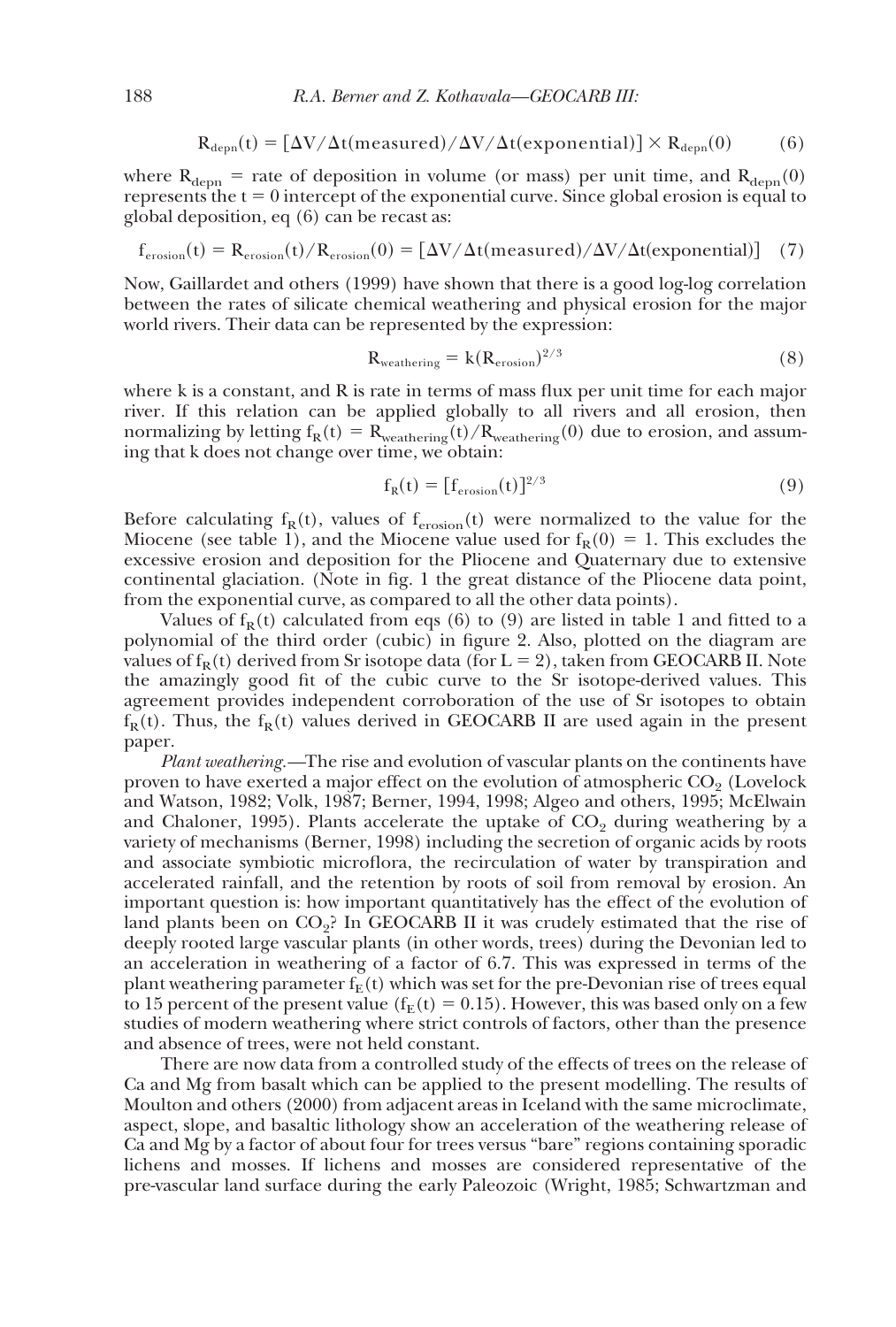

Fig. 2. The uplift/erosion weathering parameter  $f_R(t)$  derived from Sr isotope data (Berner, 1994) compared to  $f_R(t)$  derived from terrigenous sediment abundance data (Ronov, 1993), and the relation between physical erosion (as measured by river transport of suspended load) and the chemical weathering of silicates (Gaillardet and others, 1998). Note that the curved line, which is a 3rd order polynomial (cubic) fit to the sediment abundance data, agrees well with the Sr-isotope generated data.

Volk, 1989), then the Moulton data can be used, as a first approximation, for the effect on weathering of the rise of trees during the Devonian. This is done here, but because this is only one study and there are beginning to be others of similar nature (Bormann and others, 1998), we will examine the effects of varying  $f_E(t)$  over a reasonably large range for the pre-vascular land surface. Also, we have revised the period when Devonian trees arose and affected weathering from 350 to 300 Ma as assumed in GEOCARB II to 380 to 350 Ma which is in better agreement with paleobotanical observations (Algeo and others, 1995).

Another factor in plant evolution is whether post-Devonian changes in flora brought about changes in the extent of the acceleration of weathering. Principally the question becomes whether the rise of angiosperms resulted in increased or decreased release of Ca and Mg relative to pre-existing gymnosperms. Since we have no good handle on the quantitative importance of gymnosperms versus angiosperms with regard to the acceleration of weathering, we vary their effects in our modeling to determine the effect on  $CO<sub>2</sub>$  concentration. Comparison of our results with recent field measurements on the effects of gymnosperms versus angiosperms on weathering is discussed below. As in GEOCARB II, we assume that angiosperms first arose at approx 130 Ma and were fully evolved and dominated weathering by 80 Ma.

It is now known that plant growth and carbon storage can be accelerated by an increase in atmospheric  $CO<sub>2</sub>$ . If this is true, then it is likely that weathering by trees is also accelerated by  $CO<sub>2</sub>$ . The question is by how much and to what extent globally? In GEOCARB II this effect was incorporated (see eq 5) in the feedback factor  $f_B(T, CO_2)$ where plant productivity was assumed to be limited to no more than a doubling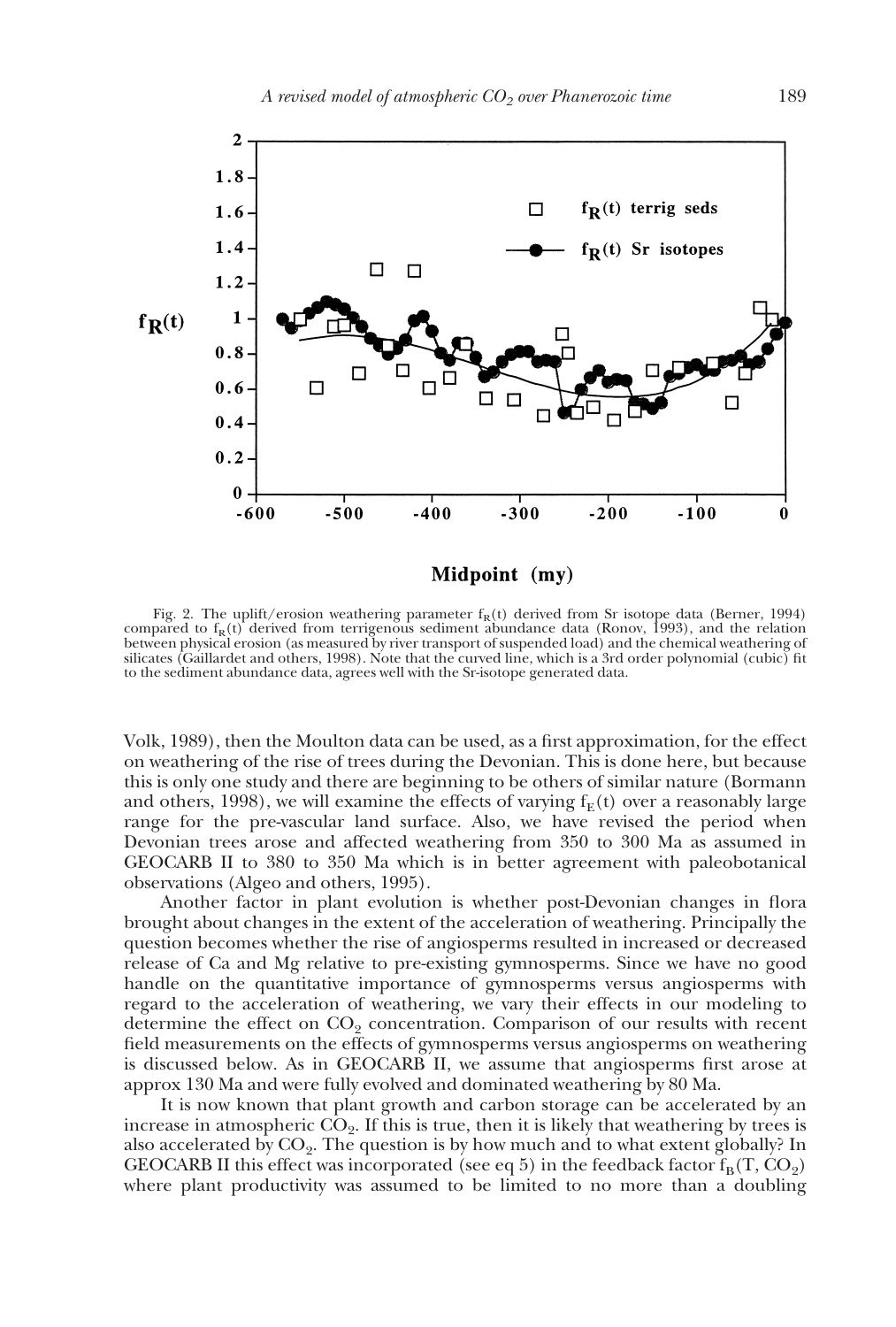worldwide and that 35 percent of plants globally (FERT  $= 0.4$ ) actually respond to increasing  $CO<sub>2</sub>$ . However, because this value is poorly known, we have let the value of FERT vary in the modelling of the present paper to test its effect on  $CO<sub>2</sub>$ .

*Basalt weathering in the subdiction zones and on the seafloor.—*Wallmann (2001) has pointed out that the subaerial weathering of basaltic rocks is dominated by that occurring in subduction zones, and this is affected by the rate of formation (eruption), as well as by the normal controls on weathering, such as climate and relief. With this in mind the expression for silicate weathering from GEOCARB II has been modified so as to separate basalt weathering from that of other silicates. The assumption is that all subaerial basalt weathering occurs in subduction zones, and the rate of basalt eruption over time is guided by the rate of seafloor spreading as represented by the parameter  $f_{SR}(t)$  defined as  $f_{SR}(t)$  = spreading rate (t)/spreading rate (0). (The CO<sub>2</sub> degassing parameter  $f_G(t)$ , defined in appendix 1, is equivalent to  $f_{SR}(t)$ —see Berner, 1991, 1994).

Thus, for the purpose of sensitivity analysis, the expression for Ca and Mg silicate weathering  $F_{wsi}$  (app. 1) is modified to read:

$$
F_{wsi} = f_B(T, CO_2) f_R(t) f_E(t) f_{AD}(t)^{0.65} [F_{wothsi}(0) + f_{SR}(t) F_{wbas}(0)] \tag{10}
$$

$$
F_{\rm wsi} = F_{\rm wothsi} + F_{\rm wbas} = F_{\rm bc} - F_{\rm wc}
$$
 (11)

where  $F_{\text{wbas}}$  represents the rate of basalt weathering;  $F_{\text{wothsi}}$  represents the rate of weathering of all other silicates;  $F_{bc}$  is the rate of burial of carbonates in the oceans,  $F_{wc}$ is the rate of weathering of carbonates, and (0) represents present values (the other terms are defined in app. 1). The relative proportions of the fluxes from the weathering of the two silicate rock types at present has been estimated by Gaillardet and others (1999) to be about 25 percent from basalt and 75 percent from other silicates. These proportions are assumed here but may well represent minima for basalt as mentioned by Gaillardet and others. This is especially true because Taylor and Lasaga (1999) have shown that basalt weathers distinctly faster than grantic rocks under the same conditions of climate and relief.

The importance of the effect of seafloor basalt "weathering" (the reaction of seawater with basalt at low temperatures) on the long term carbon cycle has been emphasized by Alt and Teagle (1999) and Wallmann (2001). If the uptake of  $CO<sub>2</sub>$  by the weathering of Ca and Mg silicate minerals on the seafloor proceeds identically to that on land (reactions (i) and (ii) above) then an additional term is necessary to take account of the effect of seafloor spreading on the rate of supply of submarine basalts for this type of weathering. In this case eq (11) is modified to:

$$
\mathbf{F}_{\text{wsi}} = \mathbf{F}_{\text{wothsi}} + \mathbf{F}_{\text{wbas}} = \mathbf{F}_{\text{bc}} - \mathbf{F}_{\text{wc}} - \mathbf{f}_{\text{SR}}(t)\mathbf{F}_{\text{swbas}}(0) \tag{12}
$$

where  $F_{\text{swbas}}$  represents seafloor basalt "weathering" and (0) the present time. The term for  $\overline{F}_{\text{swbas}}(\hat{0})$  is negative because  $F_{\text{wsi}}$  as defined represents carbon removed from the atmosphere/ocean system only by subaerial Ca-Mg silicate weathering (eq 10), whereas the sediment burial term for carbonates  $(F_{bc})$  includes carbon derived from both subaerial ( $F_{wothsi} + F_{wbas}$ ) and seafloor ( $F_{swbas}$ ) Ca-Mg silicate weathering as well as from subaerial carbonate weathering  $(F_{wc})$ . Note that here the other  $f(t)$  factors that modify weathering are not included in the  $F_{\text{swbas}}$  term because they apply only to subaerial weathering. Alt and Teagle state that the rate of C uptake to form interstitial CaCO<sub>3</sub> in weathered seafloor basalts is about  $3.4 \times 10^{18}$  mol C/my. However, based on strontium isotope results, they point out that 70 to 100 percent of Ca in this  $CaCO<sub>3</sub>$  is derived from seawater and not from basaltic minerals. Derivation of Ca from seawater means that the interstitial carbonate can be treated as if its carbon were derived only from subaerial weathering and eq (12) replaced by eq (11). However, for the purposes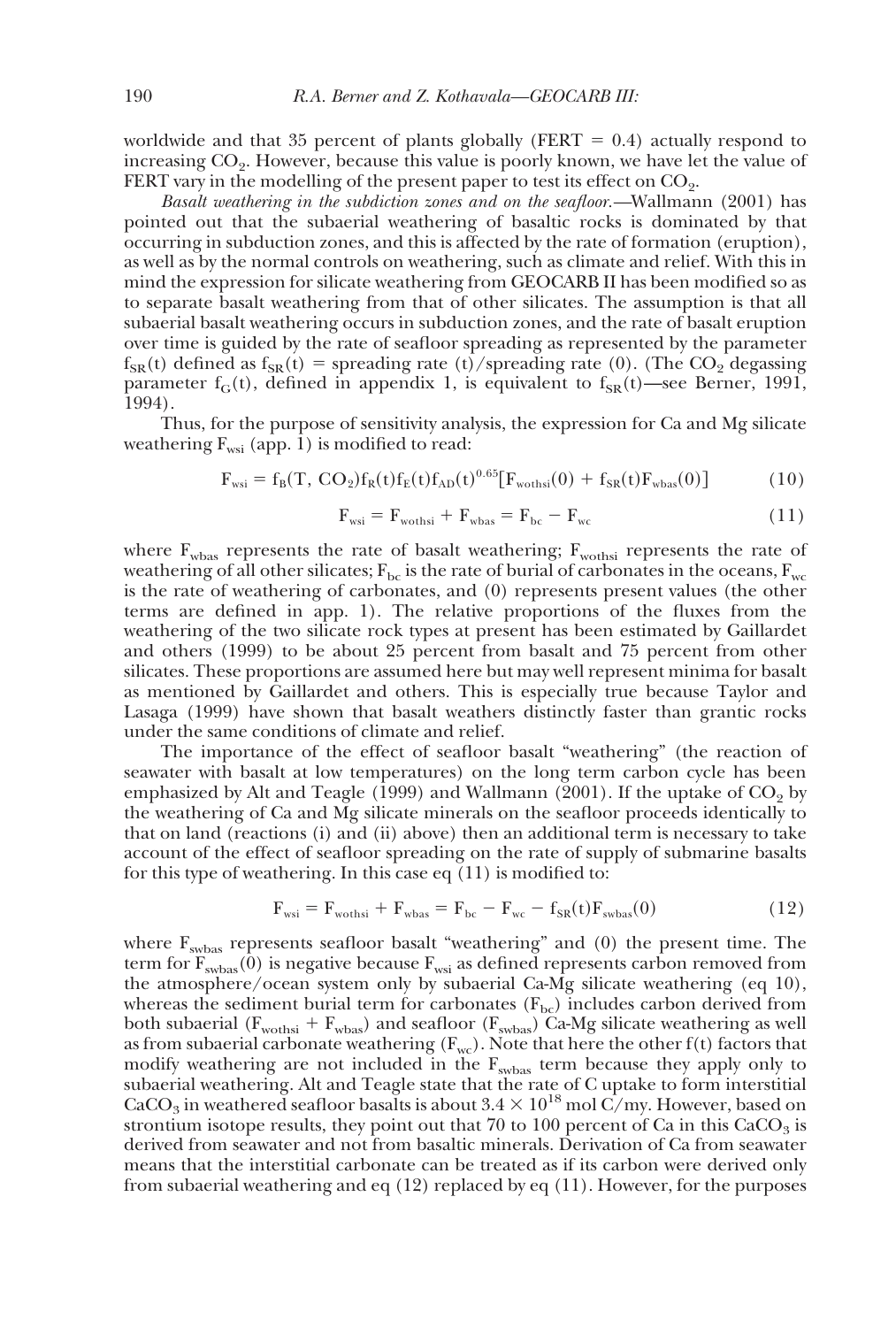of sensitivity analysis, we will assume the Alt and Teagle maximum (30 percent) value for the derivation of Ca from basalt which gives  $F_{\text{swbas}}(0) = 1 \times 10^{18} \text{ mol/my}$ . That this a maximum effect is buttressed by the observation that, during alteration by seawater, Ca from basaltic minerals is commonly released in a one-for-one exchange for dissolved Mg, and this exchange has no effect on oceanic/atmospheric  $CO<sub>2</sub>$  (Alt and Teagle, 1999).

*Other changes from GEOCARB II to GEOCARB III.—*Other changes include the updating of the land area parameter  $f_A(t)$  where:

$$
f_A(t) = \text{land area}(t) / \text{land area}(0) \tag{13}
$$

based on the data of Ronov (1994). The results are used to calculate global discharge from global runoff  $f_D(t)$  where:

$$
f_{D}(t) = runoff(t)/runoff(0)
$$
 (14)

with values of  $f_D(t)$  from Otto-Bliesner (1995). In GEOCARB II it was assumed that runoff, which is in terms of volume of water per unit area per time, should apply only to mountainous areas where most weathering is concentrated. However, the values of  $f_D(t)$  are derived for whole continents, and we feel it better here to multiply  $f_D(t)$  by  $f_A(t)$  to obtain the combined parameter:

$$
f_{AD}(t) = f_A(t)f_D(t)
$$
\n(15)

Another change is the use of more recent data on the carbon isotopic composition of  $CaCO<sub>3</sub>$  and organic matter in Phanerozoic sediments. The values presented by Veizer and others (1999) and Hayes, Strauss, and Kaufman (1999) are used for both the  $\delta^{13}$ C of carbonates being buried and for the isotope fractionation that occurs during the burial of sedimentary organic matter. A smoothed fit to the Veizer  $\delta^{13}C$  data for carbonates was made to eliminate shorter-term variations, as was done previously for different data in GEOCARB II. For the final values of RCO<sub>2</sub>, organic matter burial, et cetera to come out as closely as possible to present values at the end of each run, the initial  $\delta^{13}$ C values for carbonates and organic matter undergoing weathering were varied, and the best-fit values found to be  $3$  and  $-27$  permil, respectively.

Some other minor changes from GEOCARB II are: change in the timing of the beginning of the Cambrian from 570 to 550 Ma (although runs are still initiated at 570 Ma) and change of two values, at 140 and 150 Ma, for the effect of sea floor spreading rate on global degassing,  $f_G(t)$ , so as to allow a smooth transition between the data of Engebretson and others (1992) and Gaffin (1987). Otherwise, no changes have been made in the functionality or values for degassing parameters.

#### results and discussion

To demonstrate the sensitivity of calculated  $CO<sub>2</sub>$  values to changes in various input parameters, a series of runs have been conducted. Results are expressed as  $RCO<sub>2</sub>$  which is defined as the ratio of mass of  $CO<sub>2</sub>$  in the atmosphere at time t divided by the mass at present, and the results are compared to a standard run, where best estimates of the various input parameters are used. To convert  $\text{RCO}_2$  to  $\text{CO}_2$  concentration, because of appreciable errors inherent in this kind of modeling, a rough value of 300 ppm can be used to represent "the present."

*Phanerozoic timescale.*—Figure 3 illustrates the effect on RCO<sub>2</sub> of changing the sensitivity of global mean temperature and global river runoff to changes in  $CO<sub>2</sub>$  and solar radiation (see eqs 1 and 2). The standard curve is based on the results of Kothavala, Oglesby, and Saltzman (1999, 2000) and our unpublished results for Cretaceous paleogeography at 80 Ma, from which are derived the values: greenhouse response factor  $\Gamma = 4.0^{\circ}$ , and temperature-controlled runoff factor RUN = 0.045 for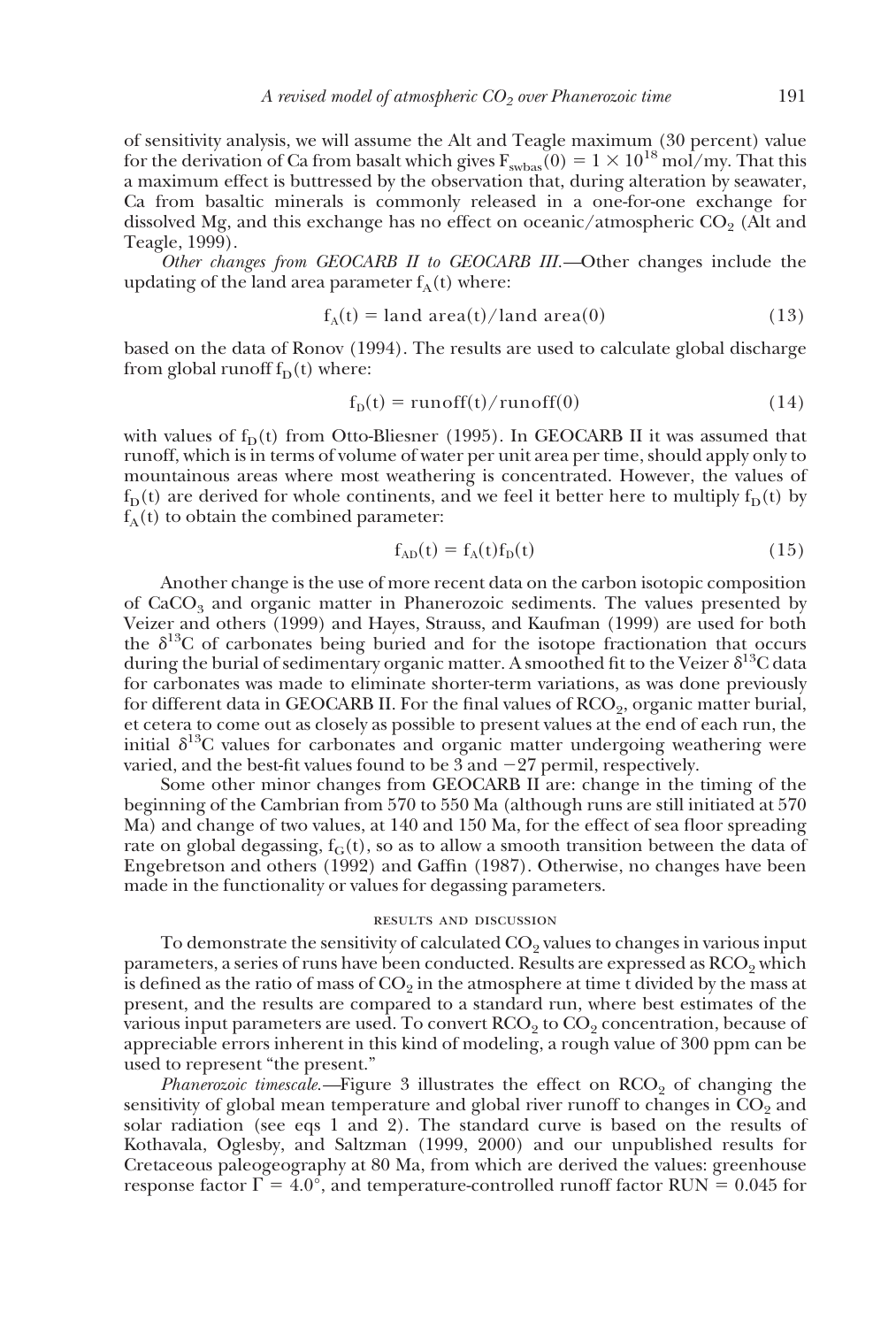

Fig. 3. Phanerozoic RCO<sub>2</sub> vs time for the standard formulation compared with that derived from the GCM data used in GEOCARB II. RCO<sub>2</sub> = mass of atmos. CO<sub>2</sub>(t)/mass of CO<sub>2</sub>(0). F and Ws = response of global mean temperature to changes in  $CO_2$  and solar radiation respectively;  $\overline{RUN}$  = response of global river runoff to changes in global mean temperature. For the standard case Ws = 7.4°,  $\Gamma = 4.0^{\circ}$ , RUN  $= 0.045$  for colder periods (340-260 Ma and 40-0 Ma) and Ws = 7.4°,  $\Gamma = 3.3^{\circ}$ , RUN = 0.025 for the warmer rest of the Phanerozoic. Values for the same parameters from GEOCARB II are Ws =  $12.9^{\circ}$ ,  $\Gamma = 6.0^{\circ}$ , and RUN = 0.038 for all times.

colder periods (340-260 and 40-0 Ma), and  $\Gamma = 3.3^{\circ}$ , RUN = 0.025 for the warmer rest of the Phanerozoic. For all the Phanerozoic we use a new solar response factor  $W_s =$ 7.4°. The earlier results of Marshall and others (1994) ( $\Gamma = 6^{\circ}$  and Ws = 12.9° for all time) and the results of Manabe and Bryan (1985) for runoff (RUN  $= 0.038$  for all time), as used by GEOCARB II, are combined with the other new parameter values to construct the comparison curve. As can be seen, our new GCM results bring about enhanced variations in  $RCO<sub>2</sub>$  for the standard curve as compared to the CCM-1-based curve. This is a consequence of the fact that the latest CCM-3 model shows only about a 2.5° temperature change for a doubling of  $CO_2$  as opposed to a 4° change as found in the earlier work. Another way to visualize this result is that for a given temperature and runoff change, driving mineral weathering, a larger change in  $CO<sub>2</sub>$  is needed, using the new  $\Gamma$ , Ws, and RUN values, to bring about this temperature change. The use of new GCM parameter values is one of the most important factors bringing about the differences between GEOCARB II and GEOCARB III results.

The use of two different sets of values for  $\Gamma$  and RUN is in accord with climate modeling in general. The higher value of  $\Gamma$  for cold periods incorporates the effects of ice albedo feedback, which is appropriate for 340 to 260 and 40 to 0 Ma at which times there were numerous epochs of extensive continental glaciation. Also, the higher RUN value for colder periods reflects the greater sensitivity of runoff to temperature when ice formation and melting are involved. Ideally, different values for Ws should have been used for cold and warm periods because climate sensitivity to solar forcing should be greater in cold periods. However, these data are not available at the present time.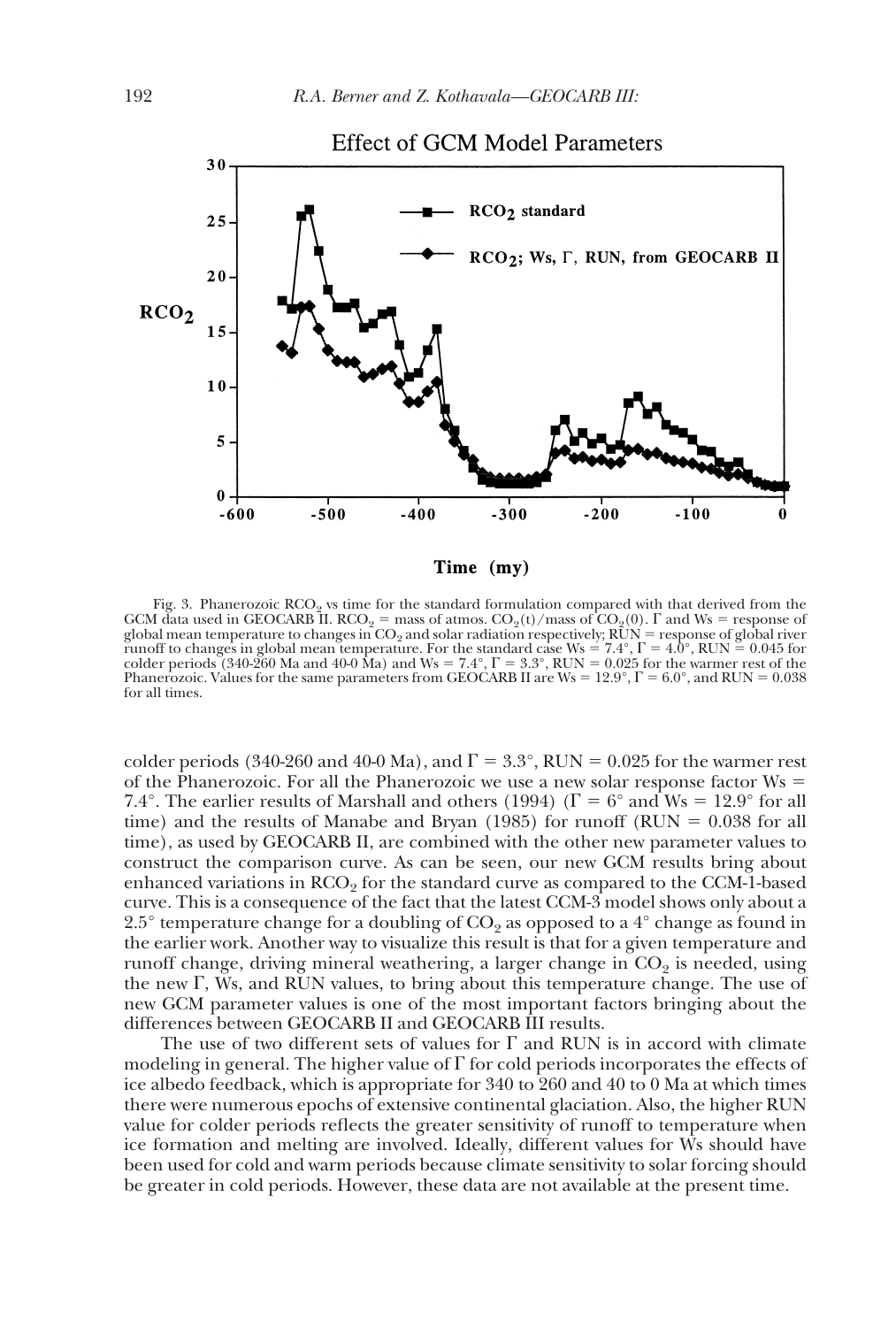

Use of Terrigenous Sediment Abundance vs Sr Isotopes

Fig. 4. Phanerozoic RCO<sub>2</sub> vs time derived from the uplift/erosion weathering factor  $f_R(t)$  based on Sr isotopes (standard) and based on a cubic fit to the sediment abundance data of Ronov (1993).

Included in our  $RCO<sub>2</sub>$  calculation is a new term  $GEOG(t)$  expressing the effect of changes in paleogeography on global mean temperature (see eq 3). However, as stated earlier, the use of global mean land temperature is probably incorrect for this purpose. Global mean land temperature is inordinately biased by the inclusion of areas associated with continental-scale glaciers, where little chemical weathering takes place. For example, comparison of ice-free conditions (for example, the Cretaceous) with appreciable continental glaciation (such as the present) from our GCM modeling results in such large changes in  $GEOG(t)$  that calculated  $CO<sub>9</sub>$  values for the very warm Mesozoic become LOWER than that at present, and the greenhouse effect loses all meaning. To avoid this problem we have used land temperatures calculated by Otto-Bliesner (1995) for flat ice-free continents over time to obtain  $GEOG(t)$ , but this is only a crude first-order approach. What is needed is to use temperatures only for land that is undergoing appreciable weathering. This points to the need in future modeling to consideration of the geographic distribution of temperature (and rainfall), as it affects weathering, rather than using global mean values.

In figure 4 the results for alternative formulations of  $f_R(t)$ , the weathering-erosionrelief factor, are shown. Occasional enhanced  $CO<sub>2</sub>$  excursions are found with the use of the cubic polynomial fit to the terrigenous sediment abundance data. Because the sediment data are subject to probably large sampling error, as compared to the rather well established curve of oceanic  ${}^{87}\text{Sr}/{}^{86}\text{Sr}$  over time (Burke and others, 1982), we have decided to use the Sr isotope-based  $f_R(t)$  for our standard runs. Nevertheless the two formulations give overall similar results.

The effect of varying  $f_E(t)$ , the parameter reflecting the quantitative effect on weathering of vascular land plants, for the early Paleozoic is shown in figure 5. The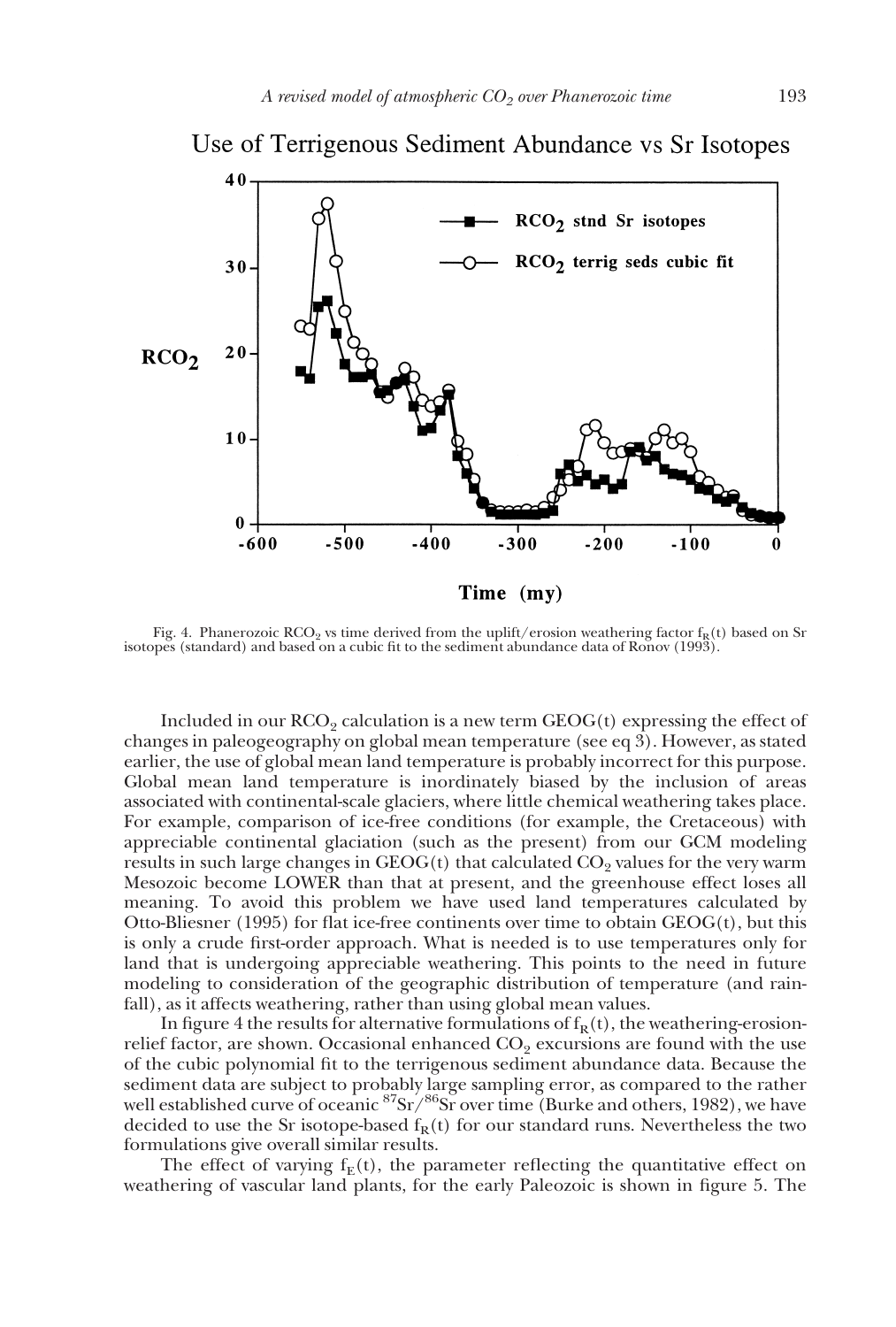

Fig. 5. Effect on RCO<sub>2</sub> of variation of the quantitative effect of the Devonian rise of large vascular land plants on continental weathering. The standard value for the early Paleozoic of the plant weathering factor  $\hat{f}_{E}(t) = 0.25$  is based on the field results of Moulton, West, and Berner (2000). Note enlarged vertical scale compared to other figures.

standard curve is based on an early Paleozoic value of  $f_E(t) = 0.25$  from the results of Moulton, West, and Berner (2000) whereas the other  $f_E(t)$  values are chosen to include the estimates of others on the role of plants in weathering. In all cases there is a big drop in  $CO<sub>2</sub>$  during the Devonian due to the rise of large vascular plants on the continents. This drop is the most dramatic for all of the Phanerozoic and illustrates the importance of biological evolution to the evolution of the atmosphere. As emphasized in earlier work (Berner, 1994, 1998) knowledge of this parameter is essential for deducing levels of CO<sub>2</sub> during the early Paleozoic. Use of the value  $f_E(t) = 0.10$ , based on the study of Bormann and others (1998), appears to lead to excessive early Paleozoic levels of  $CO<sub>2</sub>$  (note the enlarged vertical scale) which suggests that the actual  $f_E(t)$  value was less than this.

The temperature dependence of the rate of dissolution of minerals during weathering has a major influence on the  $CO<sub>2</sub>$  result obtained from GEOCARB-type modelling (Brady, 1991). In figure 6 the effects on  $CO<sub>2</sub>$  of using three values of the activation energy (temperature dependence) for the weathering of Ca-Mg silicate minerals are shown. The value used for the standard 15 kcal/mole ( $ACT = 0.09$ ) is the same as that used in GEOCARB II, and this value has been verified more recently by the field studies of basalt weathering over a large range of climates by Louvat (1997). The other values (10 kcal/mol and 20 kcal/mol) are based on the field study of Brady and others (1999) where temperature dependence was deduced from the etching of plagioclase and olivine esposed to weathering at different elevations on the Hawaiian island mountain Hualalai. As can be seen, knowledge of activation energy is important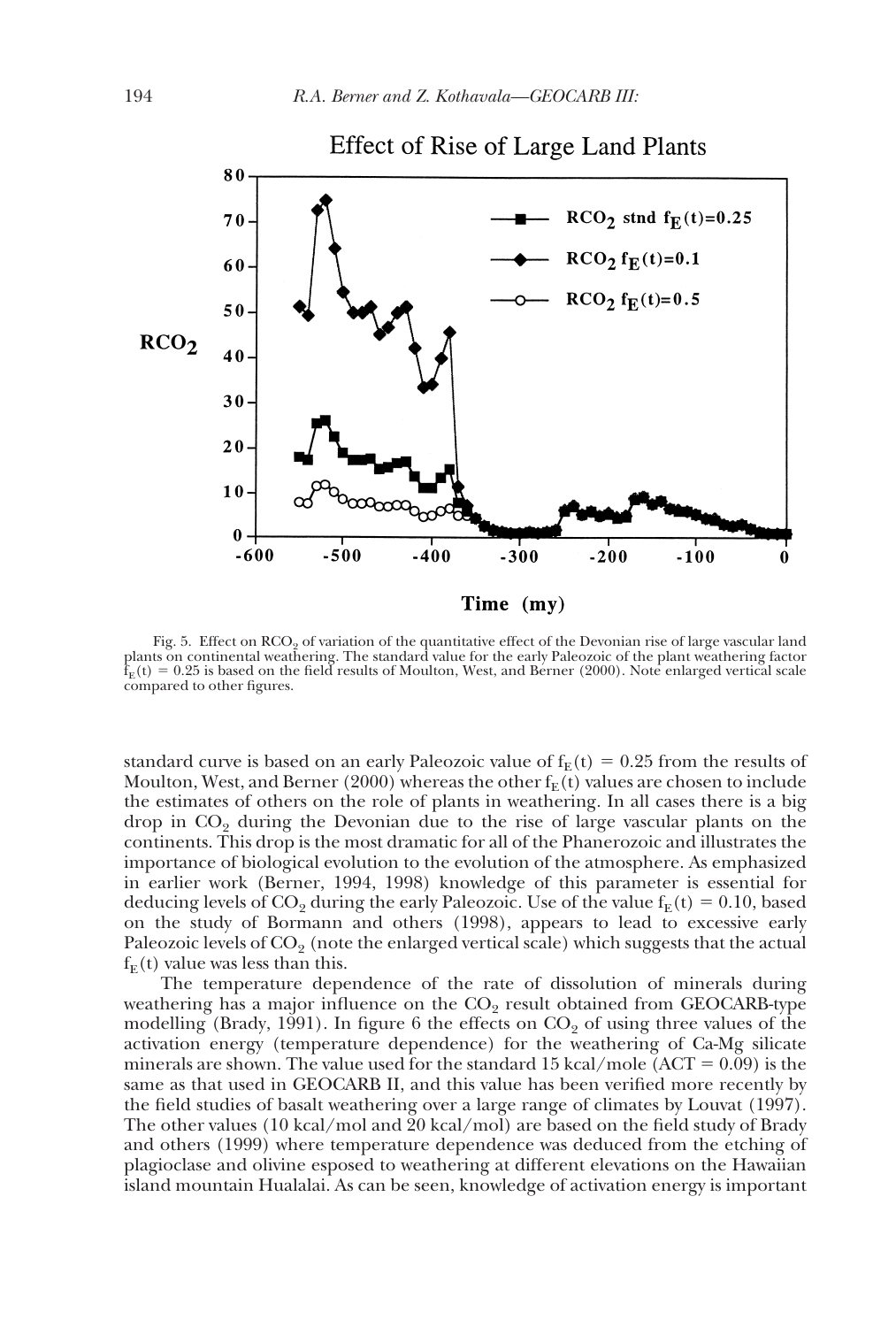

Fig. 6. Effect on  $RCO<sub>2</sub>$  of changes in the activation energy (temperature dependence) for Ca-Mg silicate weathering.  $ACT =$  activation energy (kcal/mol)/ $RT^2$ .

to results, but values of  $RCO<sub>2</sub>$  are better constrained here than they are for those resulting from variations of the plant weathering factor,  $f_E(t)$ .

The sensitivity of  $RCO<sub>2</sub>$  to including separate terms for the weathering of subduction zone volcanics and seafloor basalt in the overall weathering expression for silicates is shown in figure 7. As can be seen there is only a minor effect compared to the effects of varying other parameters such as  $f_E(t)$  or ACT. Since it is assumed in this approach that all subaerial volcanic weathering occurs in subduction zones and that the maximum value of 30 percent of the Ca in seafloor basalt-included  $CaCO<sub>3</sub>$  comes from basalt mineral dissolution instead of from seawater or Mg-Ca exchange (Alt and Teagle, 1999), the effect shown should be maximal.

As was done in GEOCARB II, a smoothed first-order fit to values of  $\delta^{13}C$  for sedimentary carbonates has been used here for calculating carbon burial rates in the standard runs, the difference being that the newer  $\delta^{13}$ C data of Veizer and others (1999) have been used along with data on  $\delta^{13}$ C for sedimentary organic matter to obtain values of the fractionation parameter  $\alpha_c$  (Hayes, Strauss, and Kaufman, 1999). To examine the effect of smoothing on  $RCO<sub>2</sub>$ , an additional run has been conducted using the actual mean data tabulated for  $\delta^{13}$ C over Phanerozoic time by Veizer and others. Results are shown in figure 8. Except for an occasional sharp excursion, there is reasonably good agreement between the two approaches. Thus, it is justifiable to use the smoothed isotope data because the time resolution of GEOCARB modeling is only good to about 10 to 20 my.

*Mesozoic-Cenozoic timescale.—*Because of a better knowledge of factors affecting the long term carbon cycle (for example, seafloor spreading rate, the rise of angiosperms, the rise of calcareous plankton, better-known paleogeography, et cetera), it is of special interest to focus on the past  $250$  my when calculating paleo- $CO<sub>2</sub>$ . Here, because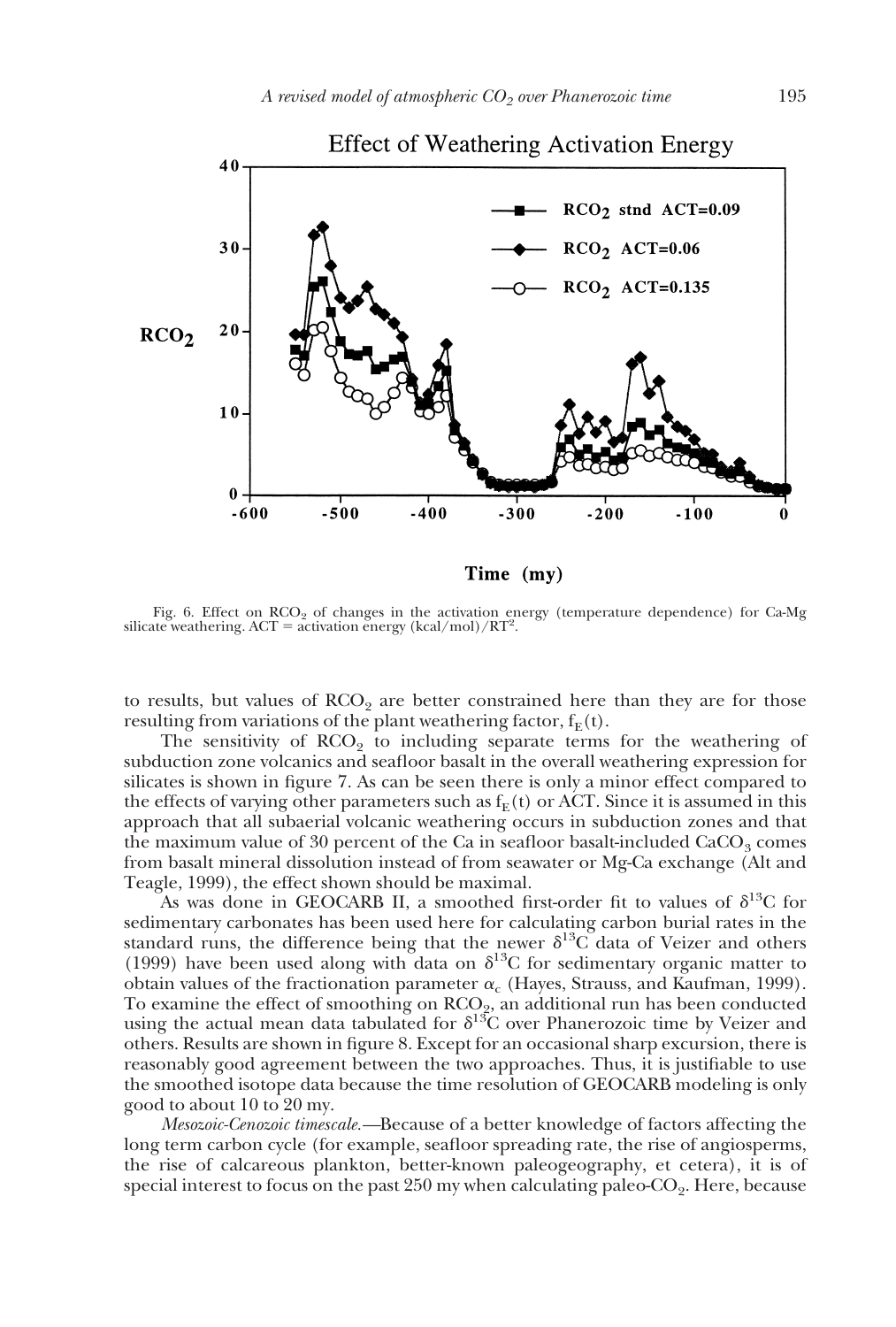

Fig. 7. Effect of distinguishing weathering of volcanics in subduction zones (subvolcs) from the weathering of other silicates and of adding seafloor basalt weathering (swbasalt) to total silicate weathering.

of less attention being paid to it, and because of the rather coarse time resolution of the GEOCARB modeling, emphasis is placed mainly on the longer time span, the Mesozoic (250-65 Ma).

One of the least known parameters in GEOCARB modeling is the relative importance of gymnosperms versus angiosperms as they affect silicate weathering rate. This is an important question because the angiosperms did not exist before about 130 Ma. In GEOCARB II it was assumed that the rise of angiosperms in the Mesozoic between 130 and 80 Ma led to an increase in the global plant effect on weathering  $f_E(t)$ from 0.75 to 1, with the latter representing the present value. However, this presumed increase is controversial. Knoll and James (1987) and Volk (1989) state that presentday angiosperms release more cations, and therefore accelerate weathering, more than gymnosperms. However, Robinson (1991) has pointed out that some of the data used by Knoll and James was from areas underlain by limestones and not silicates, and  $CaCO<sub>3</sub>$  is well known to weather much faster than silicates. In addition, Quideau and others (1996) from studies of experimental ecosystems have come to the conclusion that gymnosperms release Ca and Mg faster than angiosperms. By contrast, the work of Moulton, West, and Berner (2000) shows a similar release rate of Ca and Mg from basalt by conifers and by birch trees. However, the birches are stunted, very slow growing "bushes" because of the harsh Icelandic climate, and it may be possible that more actively growing birches would weather faster. (On a per unit of biomass basis the birches weather faster than the conifers.) Another problem is that the data of Quideau and others (1996), and Moulton, West, and Berner (2000) are both derived from extreme climates: the first a dry chapparal and the other a cold maritime climate. There is a need for more studies of this type from more typical environments of extensive chemical weathering such as tropical rainforests.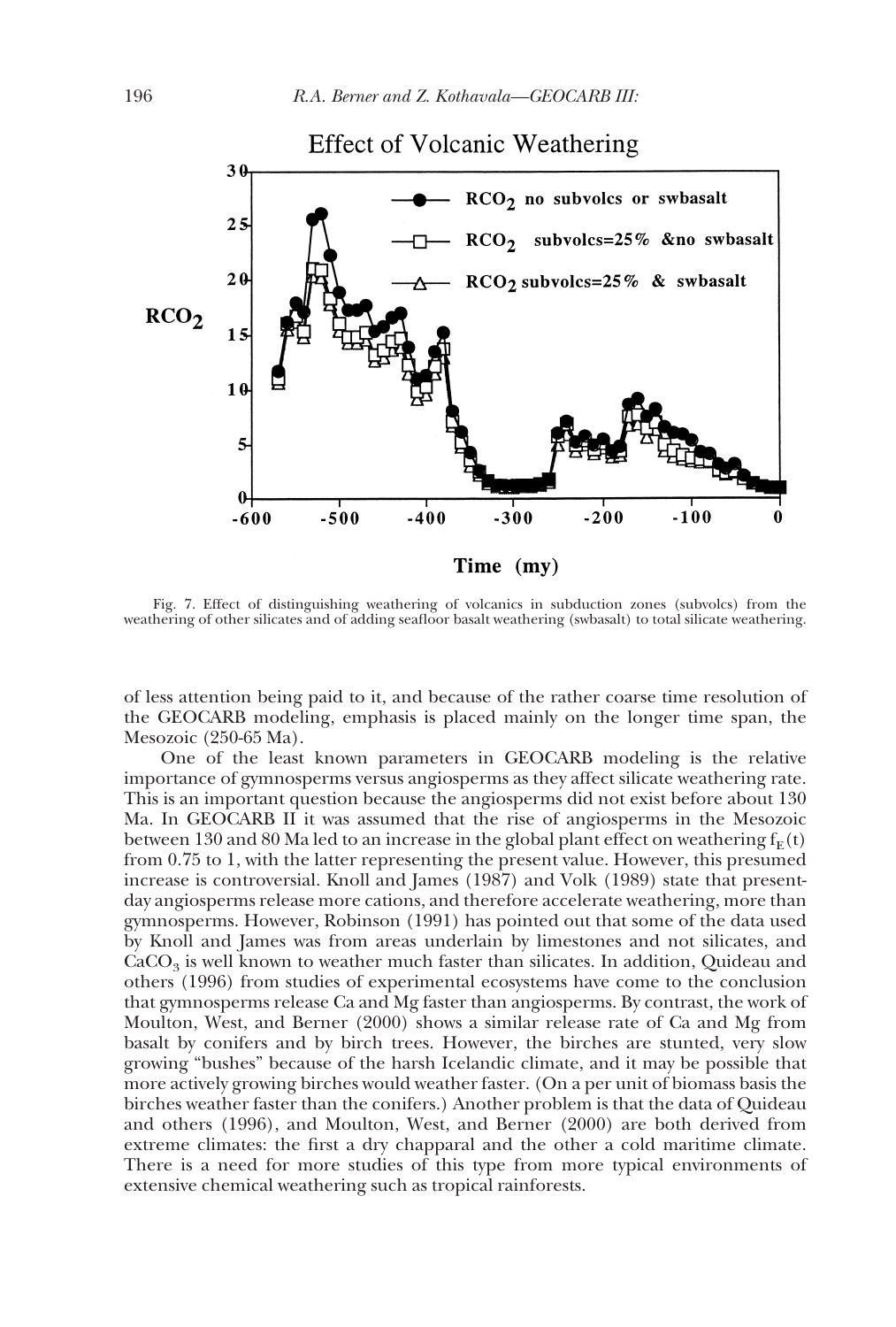

Fig. 8. Effect of using raw mean data for  $\delta^{13}C$  vs time (Veizer and others, 1999) vs first order smoothing of the same data as used in the standard formulation.

Figure 9 shows plots of  $RCO<sub>2</sub>$  versus time for three values of the ratio of the plant weathering factor  $f_E(t)$  for gymnosperms to that for angiosperms. Also plotted are independent estimates of  $RCO<sub>9</sub>$ , based on the study of paleosols, by Ekart and others (1999) (plotted as the letter E in figure 9 with some plotted E's representing the average for several analyses for similar times). Since no firm conclusion can be given as to the best value for the  $f_E(t)$  ratio, our approach here is to use the ratio that gives the best fit to the Ekart and others (1999) data. In this case the best value is about 0.875. Thus, for our standard runs we have used this value for  $f_E(t)$  applied to a gymnospermdominated world prior to 130 Ma, a linear rise in  $f_E(t)$  between 130 and 80 Ma, and the value of  $f_E(t) = 1$  for an angiosperm-dominated world from 80 Ma up to the present.

Ekart and others (1999) have plotted their data in terms of a running five-point weighted average with an error estimate equivalent to  $\pm 2$  in RCO<sub>2</sub>. This average, as well as the raw data shown in figure 9, shows a definite downward trend in  $CO<sub>2</sub>$  during the Mesozoic from about 170 to 65 Ma. Both GEOCARB II and III modelling show a similar trend, and we believe that it is real. The question then becomes: is this decrease with time matched by global cooling? This is an important question that needs to be addressed by future paleoclimatological research.

Another poorly known land plant parameter is the proportion of trees worldwide that undergo fertilization of growth by increasing  $CO<sub>2</sub>$  and that weather faster as a result. This effect is parameterized in terms of the exponent FERT in eq (5), and actual values of FERT for the present, not to mention the geological past, are essentially unknown (see Volk, 1987; Berner, 1994). Certainly there are plants that do respond, in terms of carbon storage, to  $CO<sub>2</sub>$  fertilization as shown by many experimental greenhouse studies (see Bazzaz, 1990), but the problem is how much does increased growth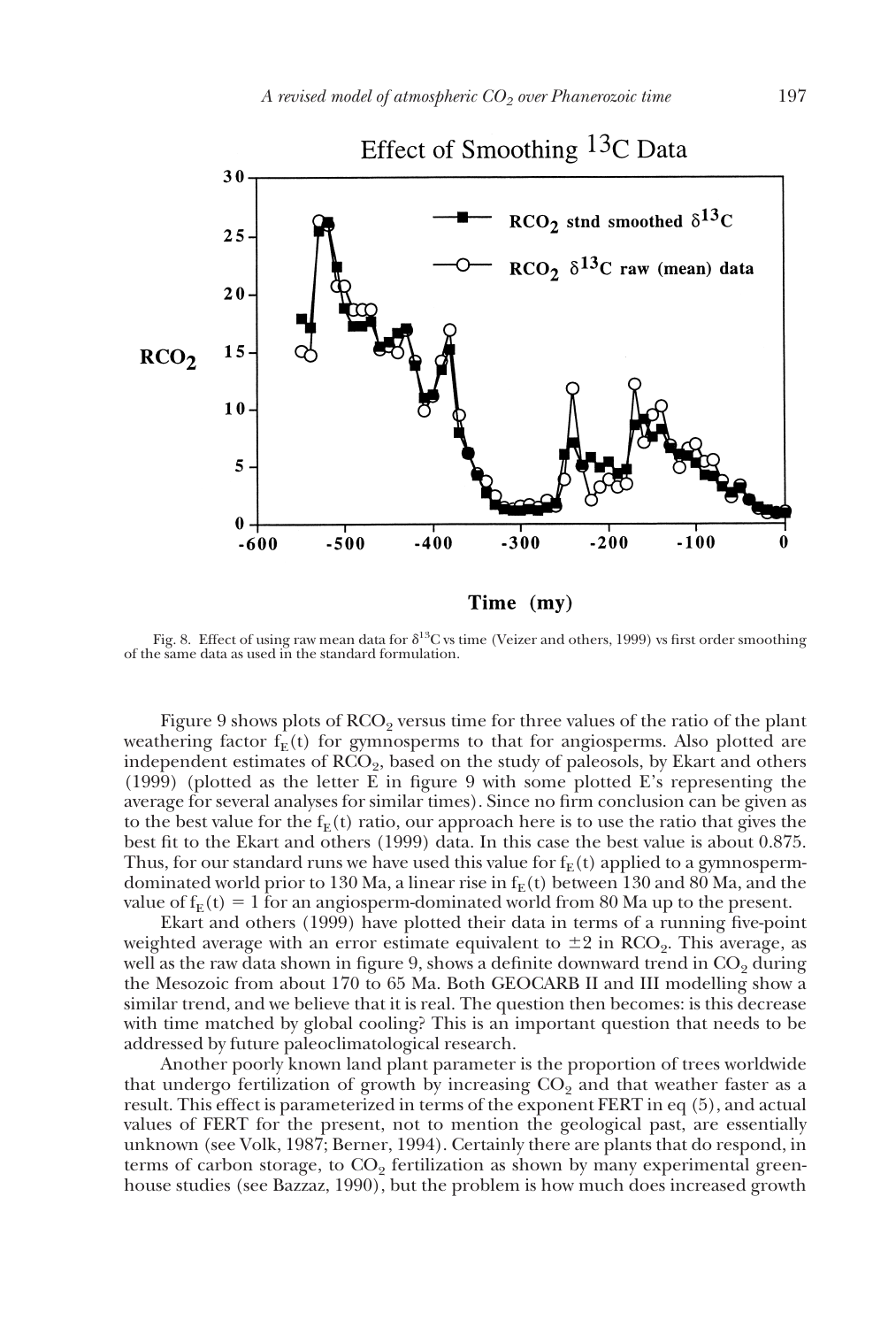

Fig. 9. Effect of the ratio of the plant weathering factor  $f_E(t)$  for angiosperms vs gymnosperms on RCO<sub>2</sub> vs time over the Mesozoic and Cenozoic. By definition  $f_E(t) = 1$  for angiosperms. The pre-angiosperm  $f_E(t)$ value for the standard curve  $(0.875)$  is derived from the best fit, of calculated  $RCO<sub>2</sub>$ , to the independently derived Mesozoic  $CO<sub>2</sub>$  data of Ekart and others (1999), The Ekart and others data are represented by the letter E and have error ranges of  $RCO<sub>2</sub>$  of about  $\pm 2$ .

bring about increased weathering and whether tree growth is limited by nutrients, light, or water availability, and thus not affected by changes in  $CO<sub>2</sub>$ . That some trees should bring about faster weathering under higher  $CO<sub>2</sub>$  is suggested by the results of Godbold, Berntson, and Bazzaz (1997) who have found greater root mass and ectomycorrhizal colonization for seedlings grown under elevated CO<sub>2</sub>. Roots and their associated symbiotic microflora are the principal agents of plant-induced weathering.

Recent work of Andrews and Schlesinger (2000) has shown that an increased  $CO<sub>2</sub>$ level does in fact result in enhanced chemical weathering. In their study a natural pine forest was fumigated with excess  $CO<sub>2</sub>$ , and they found that an increase of  $CO<sub>2</sub>$  from 360 to 570 ppm resulted in a 33 percent increase in the flux of dissolved bicarbonate from mineral weathering. This value is reasonably close to what is predicted by eq (5) with FERT =  $0.4$  (23 percent increase), which suggests some validity to the Michaelis-Menton functionality that is assumed in GEOCARB II and in the present paper. In addition, recent paleo-productivity modeling of D.J. Beerling (personal communication) indicates a maximum productivity increase, at very high  $CO<sub>2</sub>$  levels, of a factor of two, which is also in agreement with eq (5).

Even if our assumed functional response of plant induced weathering to  $\mathrm{CO}_2$  may be correct, there is still no idea of what proportion of plants globally respond to  $CO<sub>2</sub>$ . Thus, in figure 10 the value of the  $CO<sub>2</sub>$ -fertilization factor FERT is varied from the extreme values of zero (no direct effect of  $CO<sub>2</sub>$  on plant-mediated weathering) and one (all plants globally behave like the pine trees in the forest of Andrews and Schlesinger). The "best guess" of FERT  $= 0.4$ , equivalent to 35 percent of plants responding to  $CO<sub>2</sub>$  globally, is used here, as was the case also for GEOCARB II. As can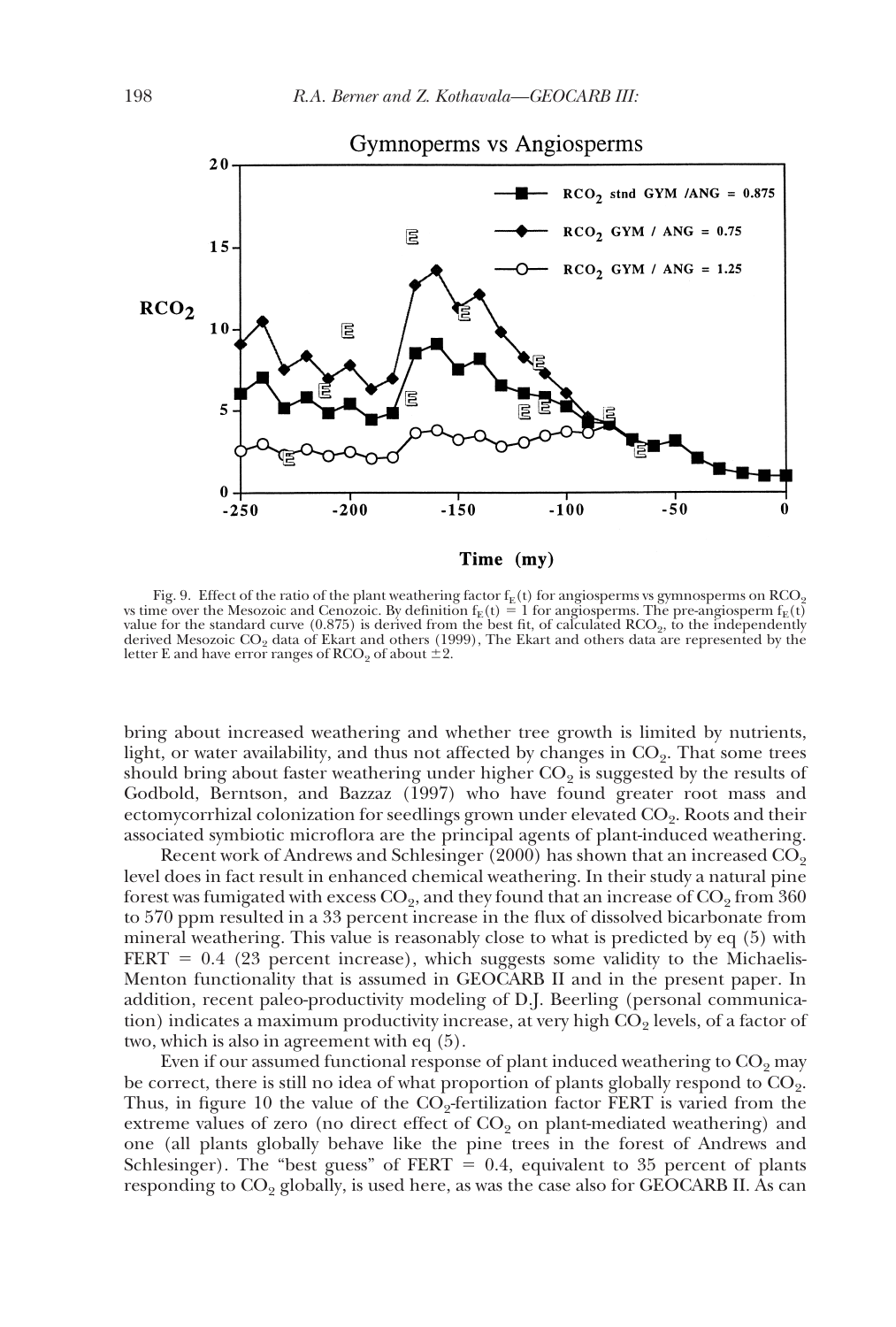

Fig. 10. The effect of varying the global proportion of plants that respond to changes in atmospheric  $CO_2$  and thereby affect weathering rate for the Mesozoic-Cenozoic. FERT = 0 means no plants respond to  $CO<sub>2</sub>$ ; FERT = 1 means all plants respond.



Fig. 11. Effect of mountain uplift on  $RCO_2$  versus time for the Mesozoic-Cenozoic.  $f_R(t) = 1$  means no change in mean global relief over time.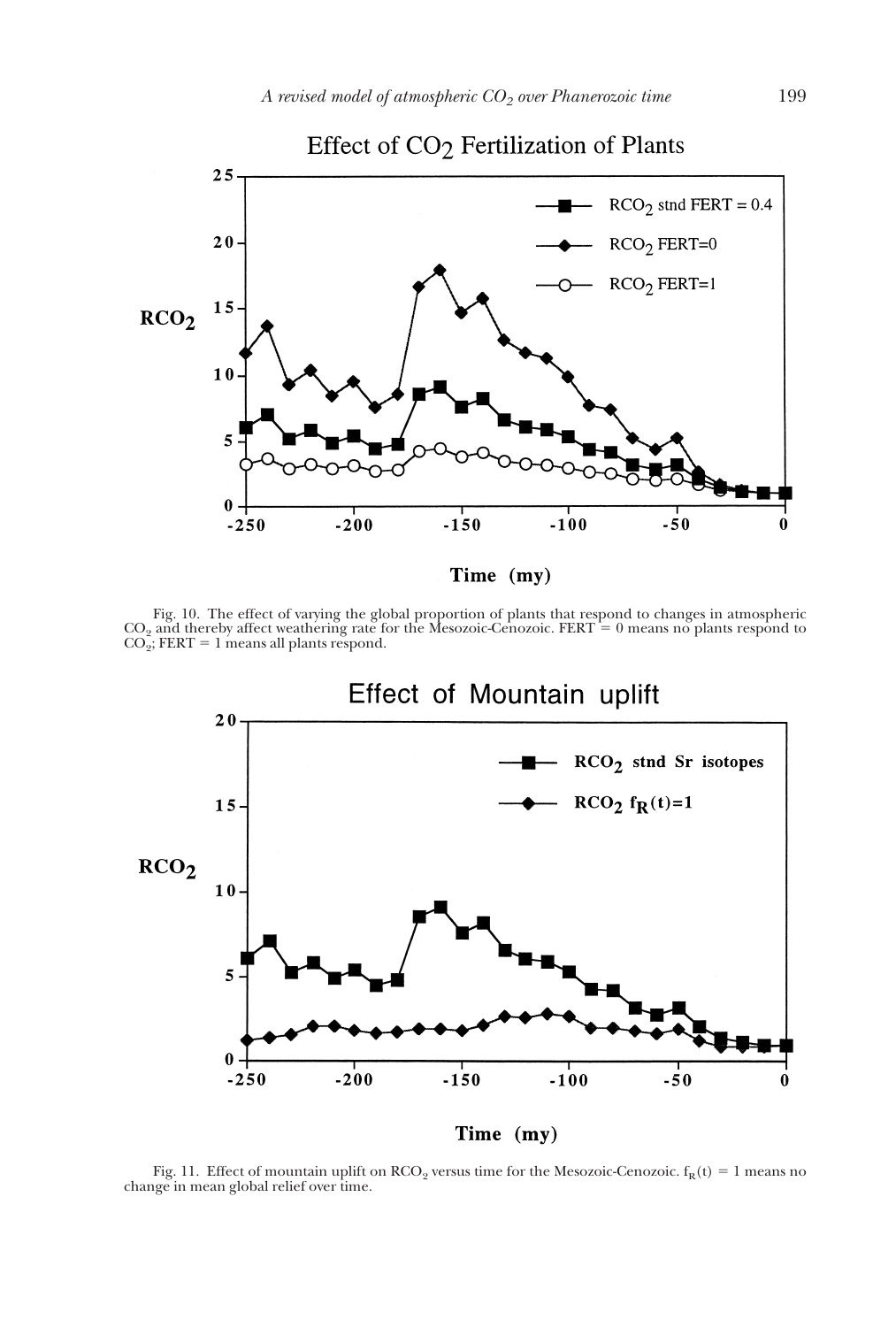

Fig. 12. Effect of global degassing on RCO<sub>2</sub> vs time for the Mesozoic-Cenozic.  $f_G(t) = 1$  and  $f_C(t) = 1$ means no change in degassing rate over time.

be seen from figure 10 knowledge of the FERT value has a major effect on calculated  $CO<sub>2</sub>$  levels for the Mesozoic and early Cenozoic.

Besides the plant-related factors that affect calculated  $CO<sub>2</sub>$  levels during the Mesozoic and Cenozoic, there are other factors included in GEOCARB modeling that have a measurable effect on  $CO<sub>2</sub>$ , especially during the Mesozoic. Two,  $f_R(t)$  and  $f_G(t) + f_C(t)$ , are shown in figures 11 and 12. If the uplift/erosion weathering factor  $f_R(t)$  is held equal to that today ( $f_R(t) = 1$ ) then much of the high values of RCO<sub>2</sub> found for the Mesozoic disappear. Likewise if global degassing, as represented by the factors  $f_G(t)$  and  $f_C(t)$ , are both held equal to one, there is appreciable change in  $CO_2$ .

Many papers in the literature cite that high values of  $CO<sub>2</sub>$  (and temperature) during the Mesozoic were due predominantly to increased global degassing at that time (Fischer, 1984; Larson, 1991). However, if one compares figures 9 through 12, it is obvious that many factors, some of which were possibly more important than degassing, also could have affected  $CO<sub>2</sub>$  during this period. This points to the importance of considering ALL factors affecting  $CO<sub>2</sub>$  when modelling the long term carbon cycle and not concentrating only one cause.

### conclusion

Results for GEOCARB III, as presented in the present paper, are compared to those for GEOCARB II in figure 13. As one can see the modeling has retained its overall trend, and the GEOCARB II curve falls within the error margins for GEOCARB III, based on the sensitivity analysis of the present paper. This means that there appears to have been very high early Paleozoic levels of  $CO<sub>2</sub>$ , followed by a large drop during the Devonian, and a rise to moderately high values during the Mesozoic, followed by a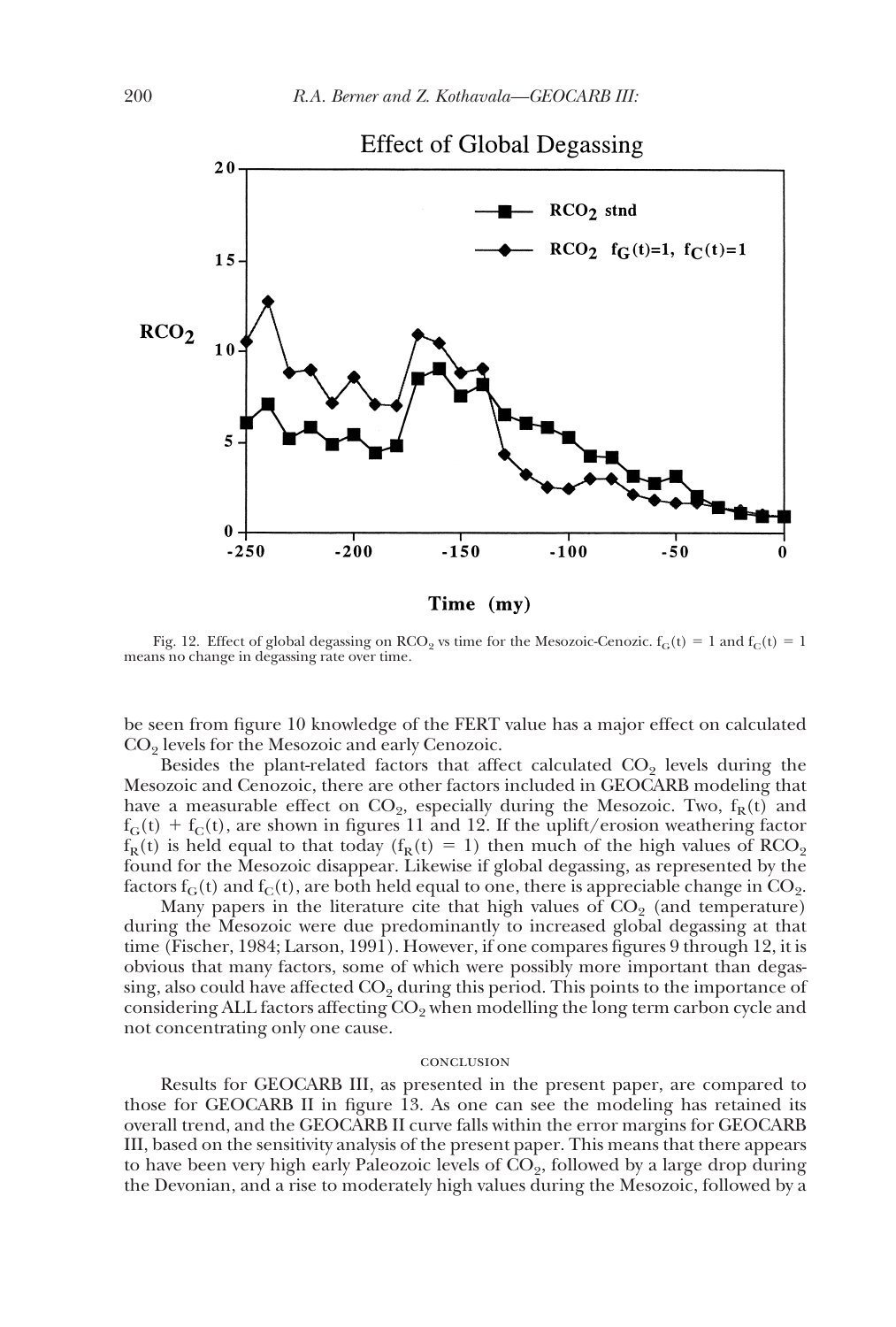

Fig. 13. Comparison of standard curves of  $RCO<sub>9</sub>$  vs time for GEOCARB II and III. The outer lines represent an estimate of errors in the present GEOCARB III model.

gradual decline through both the later Mesozoic and Cenozoic. This type of modeling is incapable of delimiting shorter term  $CO<sub>2</sub>$  fluctuations (Paleocene-Eocene boundary, late Ordovician glaciation) because of the nature of the input data which is added to the model as 10 my or longer averages. Thus, exact values of  $CO<sub>2</sub>$ , as shown by the standard curve, should not be taken literally and are always susceptible to modification. Nevertheless, the overall trend remains. This means that over the long term there is indeed a correlation between  $CO<sub>2</sub>$  and paleotemperature, as manifested by the atmospheric greenhouse effect.

As for suggested future carbon cycle modelling work, besides the usual plea for more data from all sources, there is a special need, in both carbon cycle and climate modelling, to consider only those land areas that have sufficient rain and are sufficiently warm to exhibit appreciable chemical weathering. This entails closer interaction between GCM models and carbon cycle models, with an attempt to look at weathering on a paleogeographic, not just global, basis. In addition, because of the importance of plants to weathering, many more experimental studies under natural conditions are needed to determine how much different plants accelerate weathering and how the plants respond to change in atmospheric  $CO<sub>2</sub>$ . If nothing else, it is hoped that papers such as this one will act as a spur to more interaction between geologists, geochemists, geophysicists, biologists, and climatologists. The long term carbon cycle demands a multidisciplinary approach.

### acknowledgments

We have benefitted immensely from discussions about erosion and weathering with Bill Hay and Jerome Gaillardet, about paleogeography with Chris Scotese, about paleoclimate modeling with Bob Oglesby and Bette Otto-Bliesner, and about plants and weathering with David Beerling, Bill Schlesinger, Leo Hickey, Katherine Moulton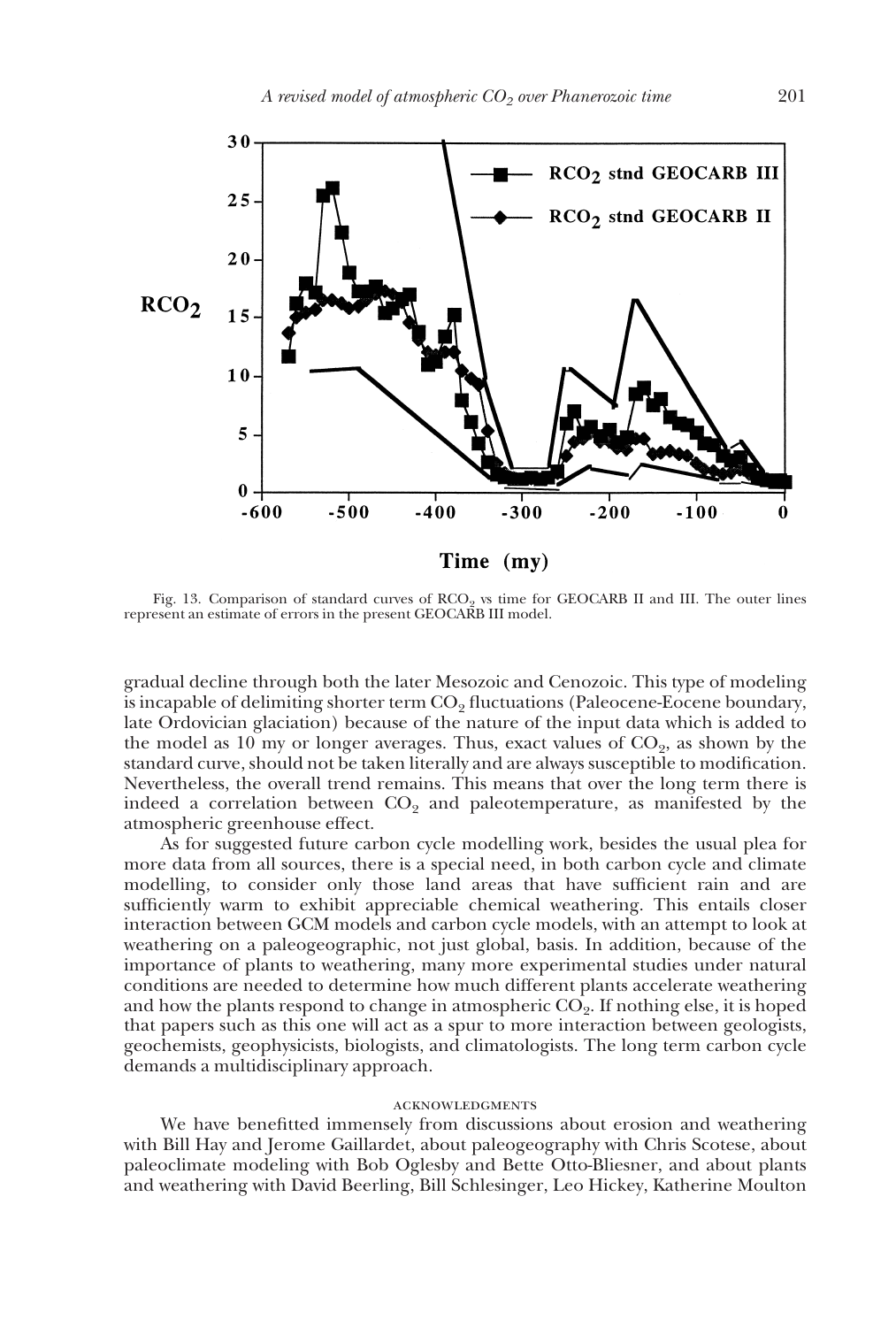and Jennifer Robinson. Helpful reviews of the manuscript were provided by Bill Hay and Ken Caldeira. Supercomputing resources were provided by Bette Otto-Bliesner. Research of Berner is supported by DOE Grant DE-FGO2-95ER14522 and NSF Grant EAR-9804781. Kothavala's work is supported by NSF grant ATM-9530914 (to Barry Saltzman). Musical inspiration to Berner was supplied by being able to play his own compositions on a grand piano for a few days in a serene rural setting in the south of France (courtesy of the Treilles Foundation).

Appendix 1

Equations used in GEOCARB modeling  
\n
$$
F_{wc} + F_{mc} + F_{wg} + F_{mg} = F_{bc} + F_{bg}
$$
\n
$$
\delta_c(F_{wc} + F_{mc}) + \delta_g(F_{wg} + F_{mg}) = \delta_{bc}F_{bc} + (\delta_{bc} - \alpha_c)Fbg
$$
\n
$$
Fwc = f_{BB}(T, CO_2)f_{LA}(t)f_{AD}(t)f_E(t)k_{wc}C
$$
\n
$$
Fwg = f_R(t)f_{A_D}(t)k_{wg}G
$$
\n
$$
F_{mc} = f_G(t)f_C(t)F_{mc}(0)
$$
\n
$$
F_{mg} = f_G(t)F_{mg}(0)
$$
\n
$$
dC/dt = F_{bc} - (F_{wc} + F_{mc})
$$
\n
$$
dG/dt = F_{bg} - (F_{wg} + F_{mg})
$$
\n
$$
d(\delta_g G)/dt = (\delta_{bc} - \alpha_c)F_{bg} - \delta_g(F_{wg} + F_{mg})
$$
\n
$$
F_{wsi} = F_{bc} - F_{wc} = f_B(T, CO_2)f_R(t)f_E(t)f_{AD}(t)^{0.65}F_{wsi}(0)
$$

### Definitions

 $F_{wc}$ ;  $F_{wg}$  = rate of release of carbon to the ocean/atmosphere/biosphere system via the weathering of carbonates (c) and organic matter (g)

- $F_{\text{mc}}$ ;  $F_{\text{mg}}$  = rate of degassing release of carbon to the ocean, atmosphere, and biosphere system via the metamorphic, volcanic, and diagenetic breakdown of carbonates (c) and organic matter (g)  $F_{bc}$ ;  $F_{bg}$  = burial rate of carbon as carbonates (c) and organic matter (g) in sediments
- $F_{\text{wsi}}$  = rate of uptake of CO<sub>2</sub> via the weathering of Ca and Mg silicates followed by precipitation of Ca and Mg carbonates (Ebelmen-Urey reaction).  $F_{ws}(0)$  represents rate at present.
- $f_{\text{BB}}(T, CO_2)$  = dimensionless feedback factor for carbonates expressing the dependence of weathering on temperature and on  $CO<sub>2</sub>$
- $f_B(T, CO_2)$  = dimensionless feedback factor for silicates expressing the dependence of weathering on temperature and on  $CO<sub>2</sub>$ 
	- $f_{LA}(t)$  = carbonate land area(t)/carbonate land area(0) derived from  $f_A(t)$  = land area(t)/land  $area(0)$  times  $[carb/total land(t)]/[carb/total land(0)]$
	- $f_{AD}(t)$  = river discharge(t)/river discharge(0) due to changes in paleogeography. It is obtained from the product of  $f_A(t)$  and  $f_D(t) = \text{runoff}(t)/\text{runoff}(0)$ . The power of 0.65 in the expression for  $F_{wsi}$  reflects dilution at high runoff.
	- $f_R(t)$  = mountain uplift factor = mean land relief(t)/mean land relief(0)
	- $f_E(t)$  = factor expressing the dependence of weathering on soil biological activity due to land plants  $(f<sub>E</sub>(t) = 1$  at present)
	- $f<sub>G</sub>(t) =$  global degassing rate(t)/global degassing rate(0)
	- $f_C(t) =$  dependence of degassing rate on the proportions of carbonate in shallow water and in deep sea sediments
		- $\delta = \delta^{13}C$  value (‰); subscripts are c for average of all carbonates, g for average of all organic matter and bc for the burial of carbonates at each past time
		- $\alpha_c$  = carbon isotope fractionation between organic matter and carbonates during burial
	- $k_{wc}$ ;  $k_{wg}$  = rate constants for weathering of carbonates and organic matter
		- $C$ ;  $\tilde{G}$  = masses of carbon present as carbonates and organic matter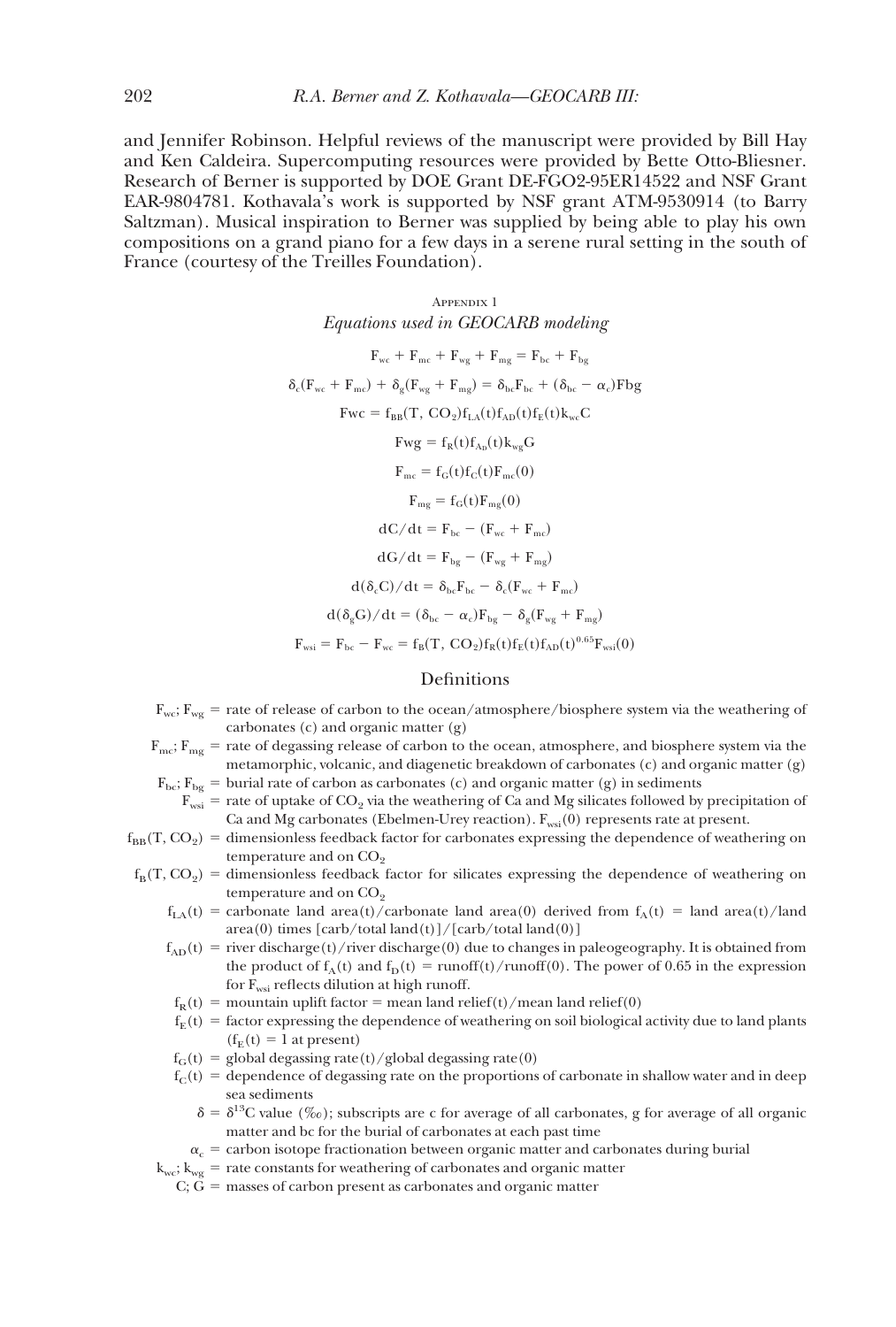#### **REFERENCES**

- Algeo, T.J., Berner, R.A., Maynard, J.B., and Scheckler, S.E., 1995, Late Devonian oceanic anoxic events and biotic crises: "Rooted" in the evolution of vascular land plants? GSA Today, v. 5, p. 64–66.
- Alt, J.C., and Teagle, D.A.H., 1999, The uptake of carbon during alteration of oceanic crust: Geochimica et Cosmochimica Acta, v. 63, p. 1527–1536.
- Andrews, J.A., and Schlesinger, W.H., 2000, Soil  $CO<sub>2</sub>$  dynamics, acidification and chemical weathering in a temperate forest with experimental CO<sub>2</sub> enrichment: Global Biogeochemical Cycles (in press).
- Bazzaz, F.A., 1990, The response of natural ecosystems to the rising global CO<sub>2</sub> levels: Ann. Rev. Evolution and Systematics: v. 21, p. 167–196.
- Berner, R.A., 1991, A model for atmospheric  $CO<sub>2</sub>$  over Phanerozoic time: American Journal of Science, v. 291, p. 339–376.
- 1994, GEOCARB II: A revised model of atmospheric  $CO<sub>2</sub>$  over Phanerozoic time: American Journal of Science, v. 294, p. 56–91.
- $-1998$ , The carbon cycle and  $CO<sub>2</sub>$  over Phanerozoic time: the role of land plants: Philosophical Transactions of the Royal Society, Series B, v. 353, p. 75–82.
- –––––– 1999, A new look at the long-term carbon cycle: GSA Today, v. 9, p. 1–6.
- Berner, R.A., and Rye, D.M., 1992, Calculation of the Phanerozoic strontium isortope record of the oceans from a carbon cycle model: American Journal of Science, v. 292, p. 136–148.
- Bluth, G.J.S., and Kump, L.R., 1991, Phanerozoic paleogeology: American Journal of Science, v. 291, p. 284–308.
- Bormann, B.T., Wang, D., Bormann, F.H., Benoit, G., April, R., and Snyder, R., 1998, Rapid, plant-induced weathering in an aggrading experimental ecosystem: Biogeochemistry, v. 43, p. 129–155.
- Brady, P.V., 1991, The effect of silicate weathering on global temperature and atmospheric CO<sub>2</sub>: Journal of Geophysical Research, v. 96, p. 18,101–18,106.
- Brady, P.V., Dorn, R.I., Brazel, A.J., Clark, J., Moore, R.B., and Glidewell, T., 1999, Direct measurement of the combined effects of lichen, rainfall, and temperature on silicate weathering: Geochimica et Cosmochimica Acta, v. 63, p. 3293–3300.
- Brass, G.W., 1976, The variation of the marine  ${}^{87}\text{Sr}/{}^{86}\text{Sr}$  ratio during Phanerozoic time: interpretation using a flux model: Geochimica et Cosmochimica Acta, v. 40, p. 721–730.
- Burke, W.H., Dension, R.E., Heatherington, E.A., Koepnik, R.B., Nelson, H.F., and Otto, J.B., 1982, Variation of seawater  ${}^{87}Sr/{}^{86}Sr$  throughout Phanerozoic time: Geology, v. 109, p. 516–519.
- Derry, L.A., and France-Lanord, C., 1996, Neogene Himalayan weathering history and river 87Sr/86Sr impact on the marine Sr record: Earth and Planetary Science Letters, v. 142, p. 59–74.
- Ebelmen, J.J., 1845, Sur les produits de la decomposition des especes minerales de la famille des silicates: Annales des Mines, v. 7, p. 3–66.
- Ekart, D., Cerling, T.E., Montanez, I.P., and Tabor, N.J., 1999, A 400 million year carbon isotope record of pedogenic carbonate: implications for paleoatmospheric carbon dioxide: American Journal of Science, v. 299, p. 805–827.
- Engebretson, D.C., Kelley, K.P., Cashman, H.J., and Richards, M.A., 1992, 180 million years of subduction: GSA Today, v. 2, p. 93–95, 100.
- Fischer, A.G., 1984, The two Phanerozoic supercycles, in Berggren, W.A., and Van Couvering, J.A., editors. Catastrophes and Earth History: Princeton, New Jersey, Princeton University Press, p. 129–150.
- Gaffin, S., 1987, Ridge volume dependence of seafloor generation rate and inversion using long term sea-level change: American Journal of Science, v. 287, p. 596–611.
- Gaillardet, J., Dupre, B., Louvat, P., and Allegre, C.J., 1999, Global silicate weathering and  $CO_2$  consumption rates deduced from the chemistry of large rivers: Chemical Geology, v. 159, p. 3–30.
- Gibbs, M.T., Bluth, G.J.S., Fawcett, P.J., and Kump, L.R., 1999, Global chemical erosion over the last 250 my: variations due to changes in paleogeography, paleoclimate, and paleogeology: American Journal of Science, v. 299, p. 611–651.
- Godbold, D.L., Berntson, G.M., and Bazzaz, F.A., 1997, Growth and mycorrhizal colonization of three North American tree species under elevated atmospheric CO<sub>2</sub>: New Phytologist, v. 137, p. 433–440.
- Gradstein, F.M., and Ogg, J., 1996, A Phanerozoic time scale: Episodes, v. 19, p. 3–5.
- Gregor, B., 1970, Denudation of the continents: Nature, v. 228, p. 273–275.
- Gregor, B., 1992, Rock cycle: Encyclopedia of Earth System Science, v. 4, p. 21–30.
- Hay, W.W., DeConto, R.M., Wold, C.N., Wilson, K.M., Voight, S., Schulz, M., Wold-Rossby, A., Dullo, W.-C., Ronov, A.B., Balukhovsky, A.N., and Soding, E., 1999, Alternative global Cretaceous paleogeography, Barrera, E., and Johnson, C.C., editors, Evolution of the Cretaceous Ocean-Climate System: Boulder,
- Colorado, Geological Society of American Special Paper 332, p. 1–48.<br>Hayes, J.M., Strauss, H., and Kaufman, A.J. 1999, The abundance of <sup>13</sup>C in marine organic matter and isotope fractionation in the global biogeochemical cycle of carbon during the past 800 Ma: Chemical Geology, v. 161, p. 103–125.
- Holland, H.D., 1978, The chemistry of the atmosphere and ocean. New York: Wiley Interscience, 351 p.
- Kiehl, J.T., Hack, J.J., Bonan, G., Boville, B.A., Williamson, D., and Rasch, P., 1998, The National Center for Atmospheric Research Community Climate Model: CCM3: Journal of Climate, v. 11, p. 1151–1178.
- Knoll, M.A., and James, W.C., 1987, Effect of the advent and diversification of vascular plants on mineral weathering through geologic time: Geology, v. 15, p. 1099–1102.
- Kothavala, Z., Oglesby, R.J., and Saltzman, B., 1999, Sensitivity of equilibrium surface temperature of CCM3 to systematic changes in atmospheric  $CO<sub>2</sub>$ : Geophysical Research Letters, v. 26, p. 209–212.
	- 2000, Evaluating the climatic response to changes in  $\mathrm{CO}_2$  and solar luminosity, in 11th Symposium on Global Change Studies, Long Beach, California, American Meteorological Society, p. 348–351.